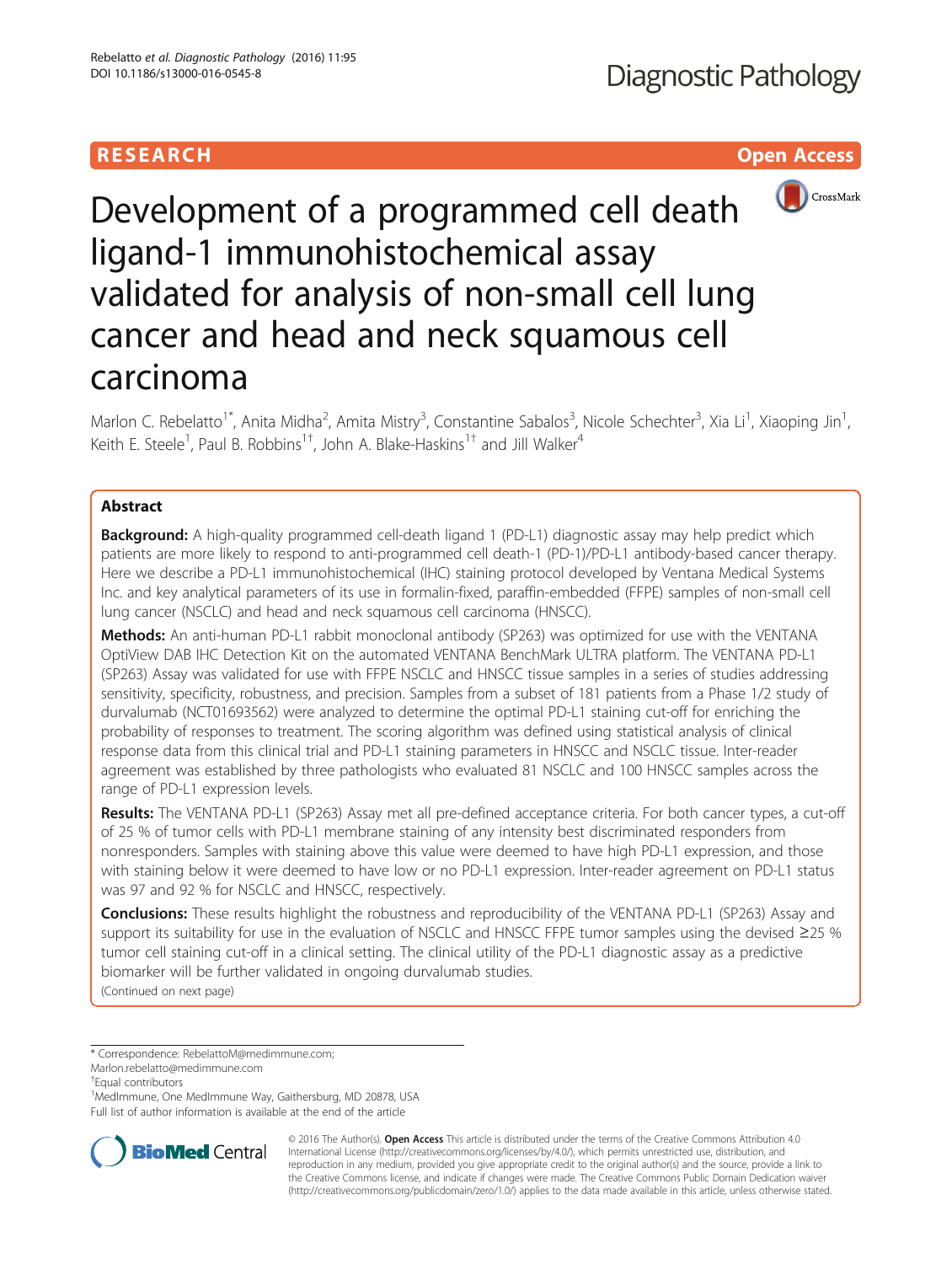#### (Continued from previous page)

**Trial registration:** ClinicalTrials.gov: [NCT01693562](https://clinicaltrials.gov/ct2/show/NCT01693562?term=NCT01693562&rank=1)

Keywords: Durvalumab, MEDI4736, PD-L1, Diagnostic, Immunohistochemistry, Assay, NSCLC, HNSCC, Immunotherapy

This article provides the full results of two abstracts that have previously been presented and published [\[1](#page-12-0), [2](#page-12-0)].

## Background

Patients with recurrent and metastatic non-small cell lung cancer (NSCLC) and head and neck squamous cell carcinoma (HNSCC) have considerable unmet medical needs and require improved treatments with the potential to provide prolonged survival and reduced exposure to toxic chemotherapies [\[3](#page-12-0)–[5](#page-12-0)].

It has long been recognized that the immune system is capable of recognizing cancer as foreign and developing a specific immune response. A number of stimulatory and opposing inhibitory proteins have been shown to regulate the quality and magnitude of the antitumor response [[6](#page-12-0)–[9](#page-12-0)]. For example, tumors can evade detection by the immune system by exploiting one or more of the inhibitory (checkpoint) pathways that suppress antitumor T-cell responses [[9](#page-12-0)]. The therapeutic blockade of these checkpoint molecules is actively being explored across different cancers [[6, 7](#page-12-0)]. One of the most promising approaches is antibody blockade of the programmed cell death-1 (PD-1)/ programmed cell death ligand-1 (PD-L1) pathway [[6, 7\]](#page-12-0). The anti-PD-1 agents nivolumab and pembrolizumab have demonstrated clinical activity across several tumor types and are now approved for various indications worldwide [[10](#page-12-0)–[13](#page-12-0)]. While dramatic responses have been seen in a number of patients treated with anti-PD-1 and anti-PD-L1 antibodies, responses have typically represented only a fraction of treated patients. This has led to a further search for biomarkers predictive of response. Chief among these is the demonstration of PD-L1 in tumor tissues using immunohistochemistry (IHC). Two different IHC assays have so far been approved by the Food and Drug Administration (FDA) for use as diagnostic tests in advanced NSCLC; a complementary diagnostic for nivolumab [[14](#page-12-0)] and a companion diagnostic for pembrolizumab [[15\]](#page-12-0).

PD-L1 (B7-H1, CD274) is part of a complex system of receptors and ligands that are involved in regulating Tcell activation. Its main function is to regulate the balance between T-cell activation and tolerance through interaction with its two receptors, PD-1 (CD279) and CD80 (B7-1). In normal tissue, PD-L1 has been reported to be expressed on a subset of T cells, B cells, dendritic cells, macrophages, mesenchymal stem cells, and bone marrow-derived mast cells, as well as various nonhematopoietic cells [\[16](#page-12-0), [17](#page-12-0)]. PD-L1 is expressed in a limited set of normal epithelial cells, such as placental trophoblast cells and crypt epithelium of the tonsil [\[18](#page-12-0)]. Its expression in these locations is thought to provide protection from cell-mediated attack. Importantly, and in a similar fashion, PD-L1 is also expressed in a broad range of carcinomas and other cancers [[19](#page-12-0)–[22](#page-12-0)] including NSCLC and HNSCC [[9, 16](#page-12-0)]. In the tumor microenvironment, PD-L1 expressed on tumor cells binds to PD-1 on activated T cells reaching the tumor. This delivers an inhibitory signal to those T cells, preventing them from killing target tumor cells, and protecting the tumor from immune elimination [\[9](#page-12-0)].

PD-L1 biology is further complicated in additional ways. For example, full-length PD-L1 is composed of an extracellular domain that contains the PD-1 binding domain, a shorter intracellular domain, and a short transmembrane region. A number of antibodies to the extracellular and intracellular domains have been generated and several of those appear useful as IHC reagents [\[22](#page-12-0)–[24](#page-12-0)]. It is also the case that splice variants of PD-L1 have been identified [[25](#page-12-0), [26](#page-12-0)] and individual isoforms may localize to the cytoplasm or membrane of cells in vitro. It should be noted, however, that particular forms of the PD-L1 protein may be recognized by some but not all of the other available antibodies. Cytoplasmic or membrane immunolabeling of neoplastic cells and macrophages have also been shown in tumor tissues [\[19, 27](#page-12-0)]. PD-L1 localization to the cell membrane is likely required for interaction with PD-1. In addition, PD-L1 demonstrates a range of apparent expression levels in cells, whether cytoplasmic or membranous. Tumor cells or immune cells with variable intensities of PD-L1 expression could therefore suppress PD-1-expressing T lymphocytes to different degrees, although this has not yet been proven. In addition to the biological heterogeneity of PD-L1 expression (notably intra- and inter-tumoral and temporal variations), [\[28](#page-12-0), [29\]](#page-12-0) there is also technical variability due to a number of different assays (developed for diagnostic or research use) being used to label PD-L1 in tumor tissue. These have variable target specificity and selectivity (being raised to different epitopes on the PD-L1 molecule), and use different methods for antibody detection and approaches to determining PD-L1 expression (scoring systems and staining cut-offs) [[28](#page-12-0)].

Not surprisingly then, given the various complexities noted, substantial discordance is seen among published studies relying on PD-L1 IHC [[22](#page-12-0)–[24](#page-12-0)]. Nonetheless, the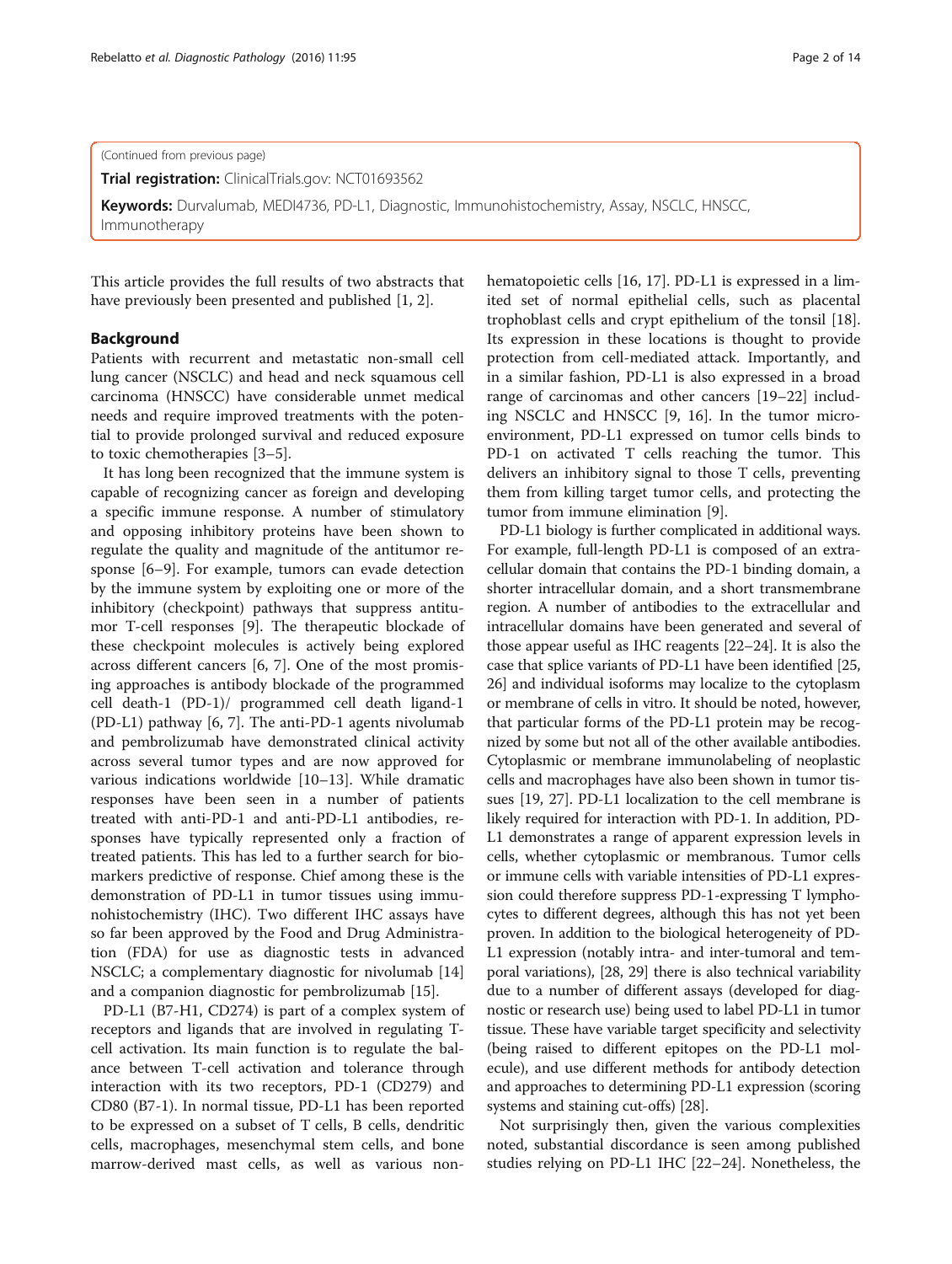ability of a PD-L1 IHC method to account for those key aspects of PD-L1 biology and tissue expression relevant to therapy with either PD-1 or PD-L1 antibodies is expected to substantially contribute the overall usefulness of the assay. In that context, for example, an assay that demonstrates distinct cell membrane staining and a dynamic range of PD-L1 expression is highly desired. In addition, the ability to optimally label PD-L1 on neoplastic cells as well as immune cells is important, as is the ability to perform across the range of tissue specimens upon which the assay is expected to be applied. These qualities are especially needed to increase the ability to accurately identify patients who may respond to immunotherapies targeting PD-L1 or PD-1. At the same time, they contribute to a more comprehensive and potentially accurate assessment of PD-L1 that reflects the complexities of its expression in a range of tumor types and that may be required to clarify aspects of its immunosuppressive role in cancer that are not yet fully understood.

Durvalumab (MEDI4736) is a selective, high-affinity human IgG1 monoclonal antibody that blocks PD-L1 binding to PD-1 and CD80 but does not bind to programmed cell death ligand-2 (PD-L2) [[30](#page-12-0)]. PD-L2 plays a role in controlling inflammation in normal lung tissue (with expression in lung macrophages and antigenpresenting cells) [\[31\]](#page-13-0) and this may help to avoid PD-L2 mediated immune-related toxicities, which have been observed in animal models [\[32](#page-13-0), [33](#page-13-0)]. In an ongoing Phase 1/2 study of patients with advanced solid tumors, durvalumab monotherapy has demonstrated a manageable tolerability profile and encouraging antitumor activity across multiple tumor types, including NSCLC and HNSCC [\[34](#page-13-0), [35\]](#page-13-0).

Most NSCLC tumors do not express PD-L1 at high levels, although reported levels vary; [\[20](#page-12-0), [36](#page-13-0), [37\]](#page-13-0) only  $\sim$ 20 % of NSCLC tumors were reported to show PD-L1 expression in 5 % or more of tumor cells obtained with three different IHC assays (using different PD-L1 antibody clones; E1L3N, 22C3, and 5H1) [[20](#page-12-0), [38](#page-13-0), [39](#page-13-0)]. In HNSCC, tissue PD-L1 immunostaining increases vs. normal controls [\[27](#page-12-0)] with variable levels of PD-L1 expression [\[18,](#page-12-0) [35, 40](#page-13-0)]. The absence of detectable PD-L1 in some tumors may account for poor responses to anti-PD-1/PD-L1 therapy. A sensitivity analysis of the clinical activity of nivolumab, pembrolizumab, and the anti-PD-L1 agent atezolizumab in NSCLC [\[41](#page-13-0)–[48\]](#page-13-0) demonstrated that overall response rates were significantly lower in patients with PD-L1 low tumors (1–5 % tumor cells stained using various PD-L1 assays) than in patients with PD-L1 high tumors [[42\]](#page-13-0). Evidence from some individual clinical studies of the anti-PD-1/PD-L1 agents nivolumab, durvalumab, pembrolizumab, atezolizumab, and avelumab also suggest that patients with PD-L1 high tumors can experience improved treatment benefits vs. those with PD-L1 low tumors [[34, 43](#page-13-0), [47](#page-13-0), [49](#page-13-0), [50](#page-13-0)].

The development and application of diagnostic tests in clinical practice to identify patients most likely to benefit from anti-PD-1/PD-L1 therapy could improve patient outcomes and decrease healthcare costs, while directing patients that are less likely to respond towards other alternative treatment options. Research into the relative performance of different PD-L1 assays and their reliability for detecting PD-L1 is ongoing [[51](#page-13-0)]. These diagnostic tests, which are designed to aid treatment decisions with specific anti-PD-1 therapies [\[23, 29,](#page-12-0) [52](#page-13-0)], are likely to be among the key drivers for the future of personalized health care in oncology [\[23](#page-12-0)].

In this paper, we describe the development and validation of the VENTANA PD-L1 (SP263) Assay (PD-L1 [SP263]) (Ventana Medical Systems Inc., Tucson, AZ, USA), which has been designed for the detection of PD-L1 protein in formalin-fixed, paraffin-embedded (FFPE) NSCLC and HNSCC tumor samples. In addition, we describe the identification and validation of scoring criteria (defined with tissues from a durvalumab clinical trial) that can be used to classify samples as PD-L1 high expression or PD-L1 low/no expression in NSCLC and HNSCC tissue.

#### Methods

# PD-L1 (SP263) assay

# Antibody generation

The PD-L1 (SP263) assay uses an anti-human PD-L1 rabbit monoclonal antibody (SP263) directed against the cytoplasmic region of human PD-L1. This peptide was synthesized and conjugated to the carrier protein keyhole limpet hemocyanin. New Zealand White rabbits were immunized with keyhole limpet hemocyanin conjugated peptide emulsified with complete Freund's adjuvant followed by a series of booster doses of immunogen emulsified with incomplete Freund's adjuvant. The rabbit that generated IHC-positive polyclonal antibody was then selected for monoclonal antibody development using Spring Bioscience's proprietary technology.

Briefly, antibody-expressing cells were isolated and screened by enzyme-linked immunoabsorbent assay for reactivity to the immunogen and by IHC on control tissue blocks. Complementary DNA coding for antibody heavy chains and light chains was isolated from IHC-positive clones. Monoclonal antibodies were produced by co-transfection of heavy- and light-chain complementary DNA and tested again by IHC. The clone producing antibodies with the best specificity was selected. A larger transfected production lot was produced and the monoclonal antibody was purified through a Protein A column.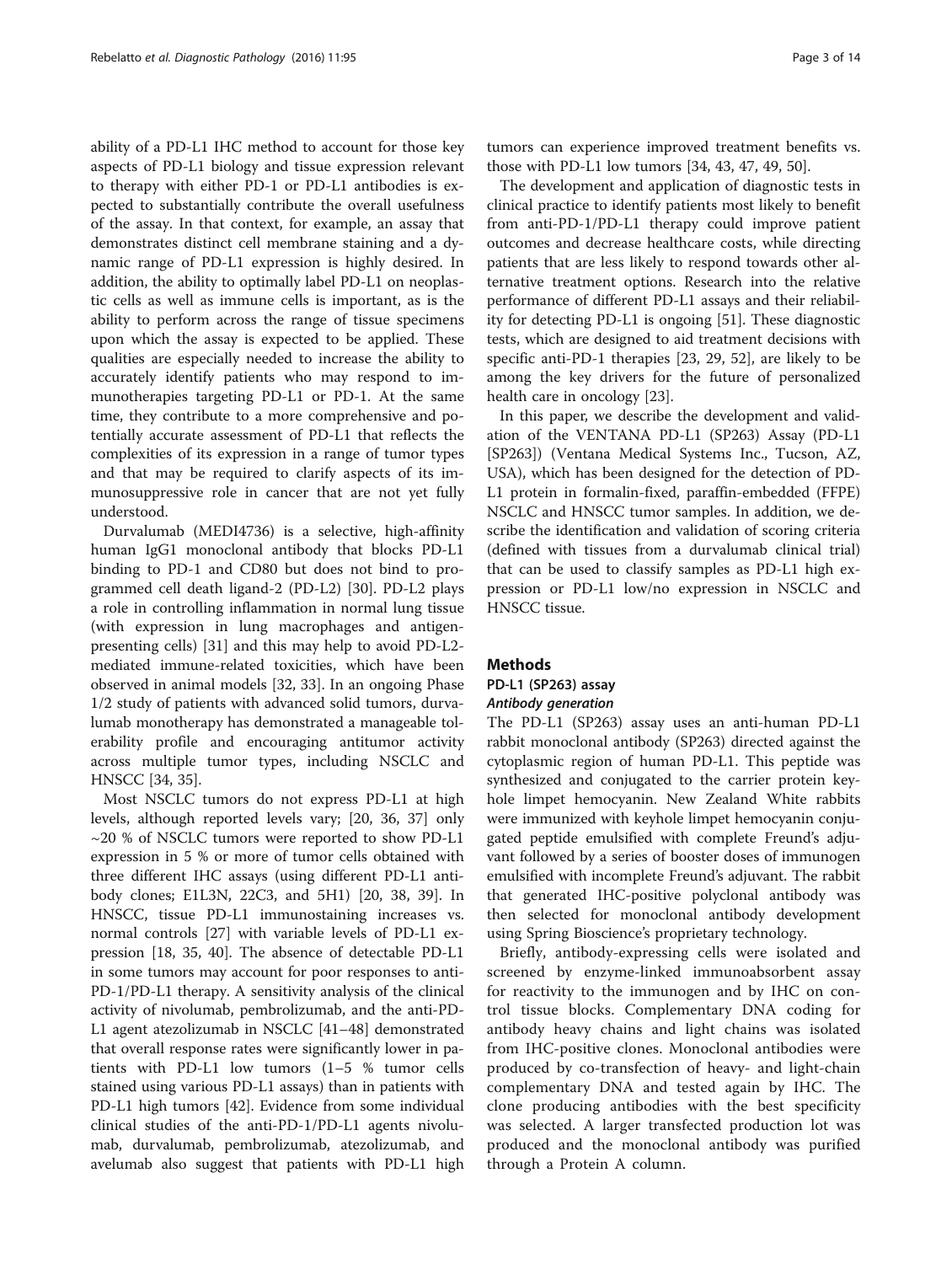## Staining protocol

The antibody was designed to be used in conjunction with the VENTANA OptiView diaminobenzidine tetrahydrochloride (DAB) IHC Detection Kit (P/N 760-700) and the staining protocol for the assay is provided in Table 1. This protocol represents the selectable options within the detection kit procedure. The OptiView DAB IHC Detection Kit is an indirect, biotin-free system for detecting mouse IgG, mouse IgM, and rabbit primary antibodies used to detect target antigens in FFPE tissue, The 3-hydroxy-2-quinoxalinecarbamide (hydroxyquinoxaline) universal linker conjugated with hydroxyquinoxaline haptens binds to the primary antibody and is recognized by the horse radish peroxidase multimer. The remaining components in the detection kit function to create a brown 3,3'-DAB precipitate on the tissue section at the site of PD-L1 antigen.

Normal-term placenta can be used as a positive and negative tissue control for the assay. Tissue controls were used to monitor the correct performance of processed tissues, test reagents, and instruments. One placenta control was included on each staining run.

#### Cell line analysis of PD-L1 expression

The SP263 antibody was tested by immunocytochemistry on the following cell lines: Calu-3, KARPASS 299, H820, H1975, MDA-MB231, T-47D, LOX, ACHN, MCF-7, and HCT-116. In addition, HEK293 cell lines transfected to express varying levels of PD-L1 were prepared to test PD-L1 expression across the dynamic range and were also transfected to express PD-L2 to demonstrate antibody specificity.

#### Flow cytometry analysis

Tumor cell lines (LOX, MCF-7, MDA-MB231, HCT116, and ACHN) were evaluated for surface PD-L1 expression and the number of receptors per cell was estimated

Table 1 Recommended staining protocol for VENTANA PD-L1 (SP263) Assay (OptiView DAB IHC kit, BenchMark ULTRA

| instrument) |
|-------------|
|-------------|

| Procedure type                        | Method                      |
|---------------------------------------|-----------------------------|
| Deparaffinization                     | Selected                    |
| Cell conditioning (Antigen unmasking) | Cell conditioning 1, 64 min |
| Pre-primary peroxidase inhibitor      | Selected                    |
| Antibody (primary)                    | 16 min, 36 °C               |
| OptiView HQ linker                    | 8 min (default)             |
| OptiView HRP multimer                 | 8 min (default)             |
| Counterstain                          | Hematoxylin II, 4 min       |
| Post counterstain                     | Bluing, 4 min               |

DAB 3, 3'-diaminobenzidine tetrahydrochloride, HRP horse radish peroxidase, HQ hydroxyquinoxaline, IHC immunohistochemistry, PD-L1 programmed cell death ligand-1

using flow cytometry. Briefly, tumor cell suspensions were incubated with 100 μl of anti-human PD-L1 antibody (R&D systems, catalog MAB1561) diluted in flow cytometry analysis (FACS) buffer (phosphate-buffered saline plus 2 % heat inactivated fetal bovine serum) for 45 min at 4 °C. After primary monoclonal antibody incubation, cells were washed with cold FACS buffer and resuspended in 100 μl QIFI Kit FITC secondary antibody diluted 1:50 with FACS buffer (Dako QIFI Kit, catalog #K0078, lot 00088291). Secondary detection antibody incubation was conducted for 45 min at 4 °C, protected from light. After secondary incubation, cells were washed once with cold FACS buffer and resuspended in FACS buffer for flow cytometric analysis performed on a BD LSR II Flow Cytometer (BD Biosciences, Mountain View, CA, USA). Using the setup provided in the QIFI kit, a standard curve was plotted using the mean fluorescent intensity values and calculated using GraphPad Prism 6 software. The x values were determined, which correlated to the number of receptors per cell.

## Western blot analyses of cell lysates

Western blot studies were conducted by SDS-PAGE. Cell lysates were prepared from four different cell lines that demonstrated varying IHC protein expression (H820, MDA-MB231, H1975, and Calu-3 cell lines). A recombinant human PD-L1 protein served as a positive control and a recombinant BCL-2 protein served as a negative control for the study. An anti-actin antibody (8H10D10) (Cell Signaling Technologies, Danvers, MA, USA) was used to detect a  $~12$  kD protein actin. This constitutively expressed reference protein ensured equivalent loading of samples onto the gel.

## Staining of commercially available normal and tumor tissue samples

Normal and tumor tissue array samples (Tissue Microarray FDA808ci, US Biomax, Rockville, MD, USA) were stained with the PD-L1 (SP263) rabbit monoclonal antibody using the final optimized protocol on the Bench-Mark ULTRA. A rabbit monoclonal negative-control Ig was also analyzed for the array staining run.

#### Evaluation of PD-L1 staining on tumor samples

All tumor sample evaluations were conducted by boardcertified pathologists at Ventana's College of American Pathologists accredited and Clinical Laboratory Improvement Act certified laboratory. Upon receipt of each sample, hematoxylin and eosin staining was performed to determine the number of tumor cells. The sample was considered acceptable for further analysis if it contained ≥100 viable tumor cells. The PD-L1 (SP263) assay was carried out on 4–6 μm sample sections mounted onto positively charged slides. PD-L1 staining was evaluated by estimating the percentage of cells stained at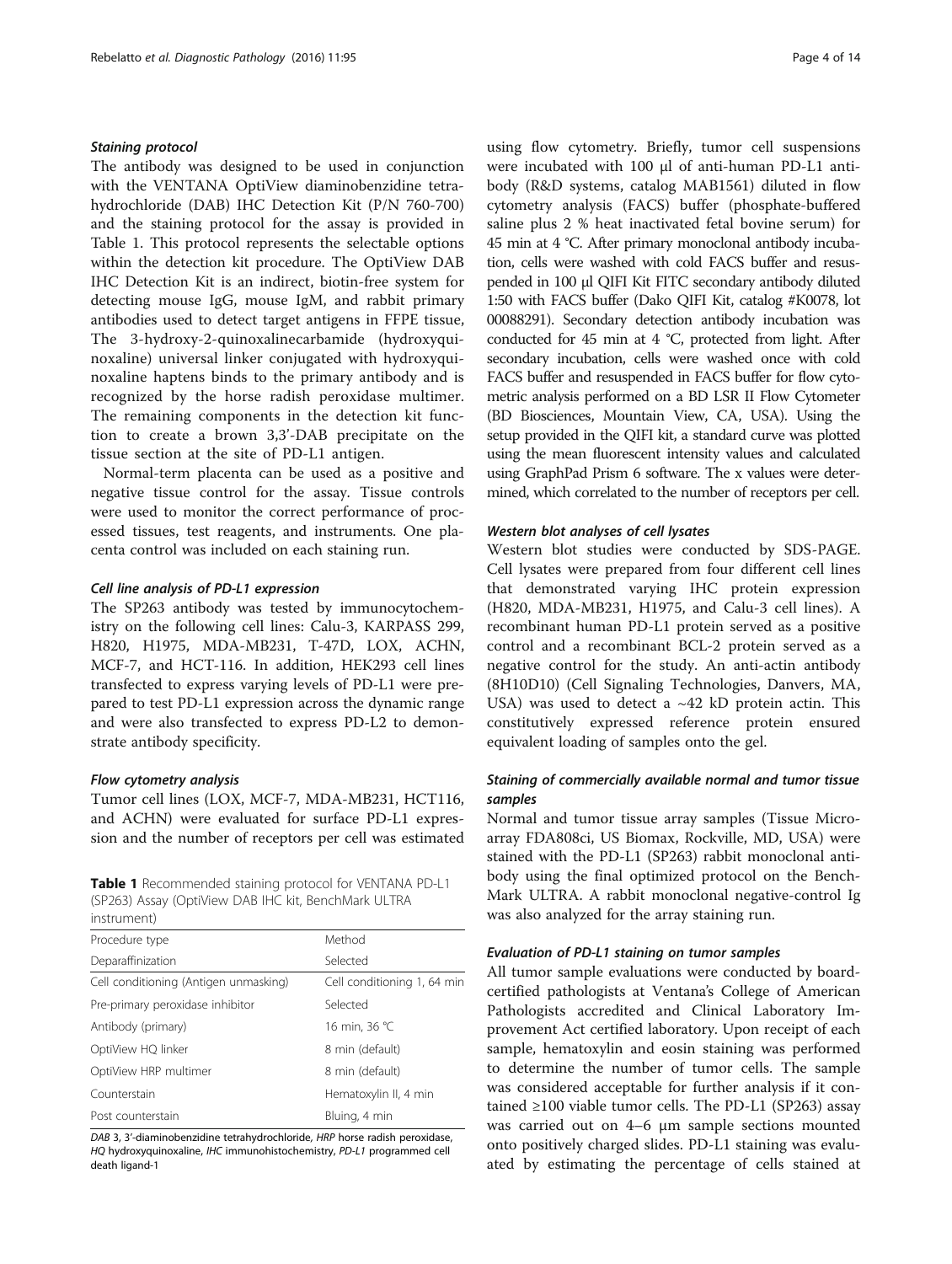different intensities, from 0 to 3, with 0 representing no staining and 3 representing strong staining. This percentage was determined for staining localized in the cytoplasm and membrane of tumor cells. In addition, PD-L1 staining in tumor-associated immune cells (macrophages, dendritic cells, lymphocytes, etc.) was evaluated as a percentage of immune cells present in the tumor area.

## PD-L1 scoring algorithm: Statistical analysis to identify the cut-off for determining PD-L1 positive/negative tumors

In NSCLC and HNSCC samples, PD-L1 was generally expressed as a continuum, ranging from a few tumor cells and/or immune cells expressing PD-L1 to the majority of tumor cells and immune cells expressing the target. Intensity of staining also varied, with mixtures of weak, moderate and intensely-stained tumor, and immune cells sometimes seen in single tumor specimens. To understand the association of the biomarker with clinical response, patient samples need to be classified into categories. For these purposes, samples were classified into two categories: high and low/no expression. The optimal scoring criteria were determined by Maximal Chi-square [[53](#page-13-0)] and receiver operating characteristic (ROC) curves [\[54](#page-13-0)] of the PD-L1 staining parameters relative to clinical response in a subset of 155 patients with NSCLC enrolled in the NCT01693562 clinical trial [[1,](#page-12-0) [34](#page-13-0), [35\]](#page-13-0). The cut-off determination for the PD-L1 (SP263) assay was made following retrospective evaluation of their tumor samples as well as commercially available tumor samples. The considerations for the selected cut-off included prevalence, clinical outcome and the reproducibility of the test.

The endpoints used for the actual cut-off determination were the confirmed objective response (Y) per RECIST v1.1 based on investigator assessment and the percentage tumor cell membrane positivity for PD-L1  $(X)$ .

This scoring algorithm and the selected cut-off were utilized in the definitions of PD-L1 high and PD-L1 low/ negative in the subsequent verification studies.

## PD-L1 (SP263) assay verification studies Cut-slide stability

Cut-slide stability was evaluated on four tissue samples stained with the recommended assay protocol after storage under two different conditions (2–8 and 30 °C). Cut-slide stability was also assessed on slides stained at various timepoints after sectioning. Slides sectioned and stained at the Day 0 timepoint served as the comparator for the remainder of the tested timepoints (Day 3, 14, and monthly from Month 1–12 for NSCLC and Day 3, 14, and monthly from Month 1–10 for HNSCC).

## Tissue thickness

Tissues were sectioned at various thicknesses  $(3-7 \mu m)$ to assess the effect of thickness on the staining performance of the PD-L1 (SP263) assay. The placenta tissue positive-control slides included in the staining run were sectioned at  $4 \mu m$ . Slides were required to stain within 1.0 intensity point of each other and to maintain the same PD-L1 status (high or low/no expression).

## Fixation type and time and ischemia

The effects of fixative type and fixation time were evaluated in tonsil-positive control tissue. Tonsil cases were processed in six fixatives (10 % neutral-buffered formalin [NBF], zinc formalin, 95 % alcohol, acidified formal alcohol (AFA), Z5 and Prefer) with multiple timepoints (1, 6, 12, 24, 72 h) in each fixative. The effects of ischemia were also investigated using KARPASS 299 xenograph tissues with ischemic times varying between 0, 0.5, 1, 2, 6, and 24 h. The immunostained slides were read and scored by a board-certified pathologist on a 0–3 intensity scale for specific PD-L1 staining and background. Data were then compared to the reference standard (10 % NBF for 24 h).

#### Intermediate precision

This design verification study was conducted to assess the PD-L1 (SP263) assay's staining precision in NSCLC and HNSCC. Samples included both PD-L1 high and PD-L1 low/negative tissues across i) three different PD-L1 (SP263) antibody lots; ii) three OptiView DAB IHC Detection Kit lots; and iii) three BenchMark ULTRA instruments. This study was designed to verify the intermediate staining precision (inter-antibody lot, interdetection kit lot, and intra-platform) of the PD-L1 (SP263) assay. A total of nine PD-L1 high and nine PD-L1 low/negative samples for each tumor type, spanning the range of PD-L1 expression, were used in the study.

#### Intra-day (slide to slide) precision

A total of 10 NSCLC and 10 HNSCC whole tissue samples (comprising five PD-L1 high and five PD-L1 low/ negative samples for each tumor type) spanning the range of PD-L1 staining were evaluated across a cohort, which represented the dynamic range of PD-L1 expression. For intra-day repeatability, five replicate slides from each of the NSCLC or HNSCC specimens were stained on a single BenchMark ULTRA instrument (Tucson, AZ, USA) across two staining runs for NSCLC and HNSCC, respectively.

## Intra-platform precision

A total of 10 NSCLC and 10 HNSCC samples (comprising five PD-L1 high and five PD-L1 low/negative samples for each tumor type) spanning the range of PD-L1 expression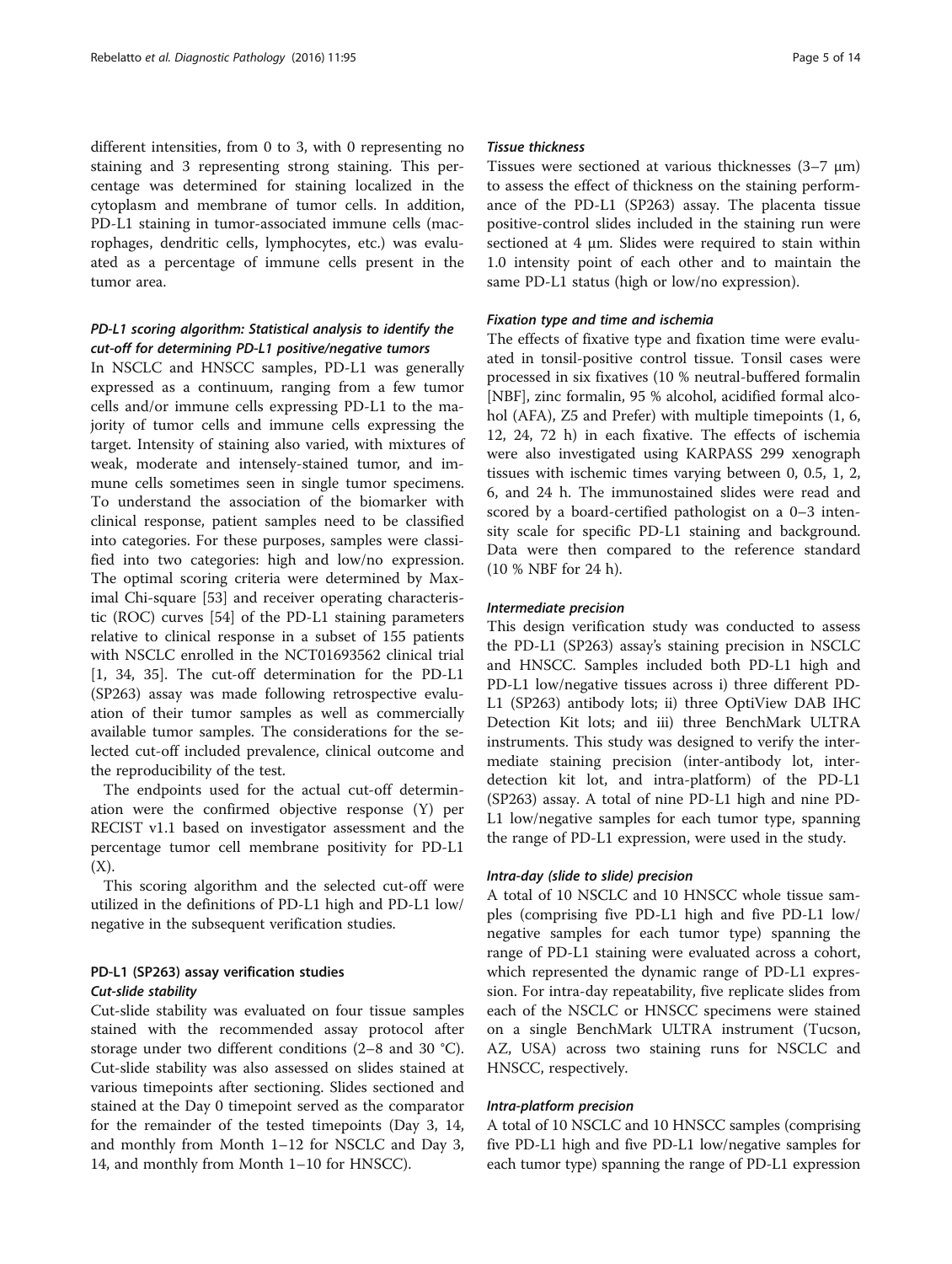<span id="page-5-0"></span>were evaluated across three BenchMark ULTRA instruments. Three staining runs were conducted for NSCLC and HNSCC, respectively.

## Inter-day (day-to-day) precision

A total of 10 NSCLC and 10 HNSCC whole tissue samples (comprising five PD-L1 high and five PD-L1 low/ negative cases for each tumor type) spanning the range of PD-L1 expression were evaluated. Two replicate slides were stained for each sample on three BenchMark ULTRA instruments on five non-consecutive days over a minimum span of 20 days.

## Inter-laboratory precision

A total of 14 NSCLC and 14 HNSCC whole tissue samples (comprising seven PD-L1 high and seven PD-L1 low/negative cases for each tumor type) were evaluated. Cases were selected to cover the range of expression and included borderline cases around the cut-off. Each case was stained five different times in each laboratory. Three different laboratories were assessed. Two pathologists per laboratory conducted the scoring.

## Reader verification of the scoring algorithm – inter- and intra-reader agreement

Between-reader (inter-reader) agreement with the PD-L1 (SP263) assay scoring algorithm was determined using a cohort of NSCLC tissue samples (previously screened for PD-L1 status) obtained from commercial sources and stained using the PD-L1 (SP263) assay. A total of 81 NSCLC samples (40 PD-L1 high and 41 PD-L1 low/ negative) together with 100 HNSCC samples (50 PD-L1 high and 50 PD-L1 low/negative) were evaluated across the dynamic range of staining. Three readers were trained on the scoring algorithm and provided with the blinded and randomized study samples for scoring. Readers completed the initial scoring within 2 weeks and the scores were analyzed. There was a mandatory 2 week break period prior to the intra-reader precision scoring. Slides were then re-randomized and provided to the readers for intra-reader scoring.

## Results

## Antibody sensitivity and specificity

The SP263 antibody showed a high degree of sensitivity and specificity for PD-L1 in cell lines with various levels of PD-L1 expression, as determined by flow cytometry, immunocytochemistry (Fig. 1), and Western blot analysis (Fig. [2](#page-6-0)). The IHC protocol demonstrated a wide dynamic range, as indicated by intensities of staining of cell lines appropriate to their varying levels of PD-L1 expression. As Fig. 1 illustrates, immunolabeling ranged from minimal or mild in HCT116 (very low expression,  $\sim$ 1,600 molecules per cell) and ACHN cells, to moderate in MDA-MB231 cells, to intense in LOX (high expression, ~15,000 receptors per cell).

## Western blot analysis of cell lysates

A single band of the appropriate molecular weight of fully glycosylated PD-L1  $(\sim 55$  kDa) was detected by



crographs of cell lines stained with the PD-L1 (SP263) antibody (20X): MCF7 (negative control, no PD-L1 staining), HCT116 (low level of PD-L1 staining), ACHN (medium PD-L1 staining), MDA-MB231 (high-level PD-L1 staining), LOX (high-level PD-L1 staining). Corresponding fluorescence intensities achieved by flow cytometry with the same cell lines labeled with the PD-L1 (SP263) antibody. Ctrl control, PD-L1 programmed cell death ligand-1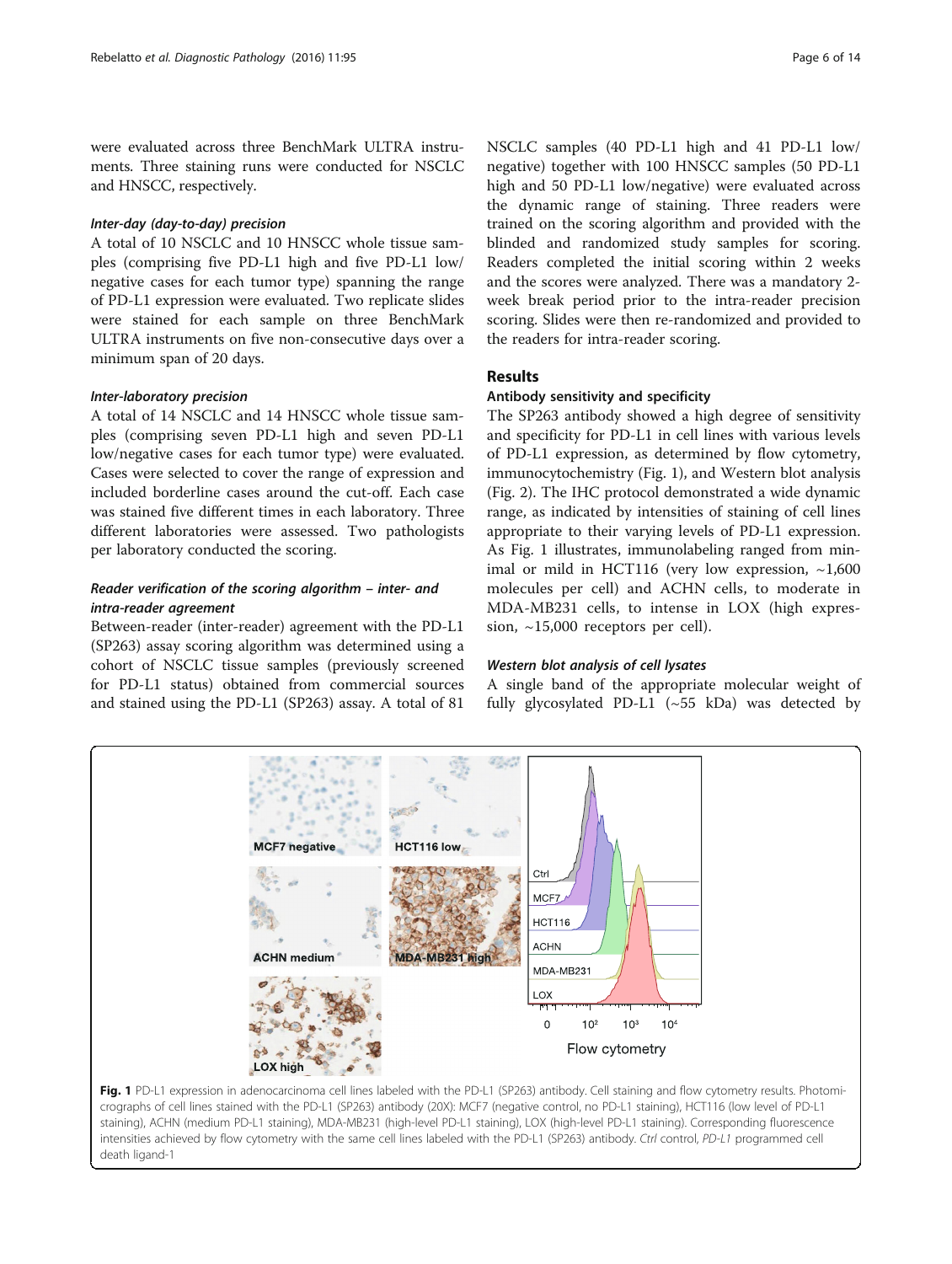<span id="page-6-0"></span>

Western blot in the H820, MDA-MB231, and H1975 cell lines using the PD-L1 (SP263) antibody (Fig. 2). No band was detected for the Calu-3 negative-control cells. These results demonstrated the high specificity of SP263 for PD-L1.

Additional cell lines were examined using immunocytochemistry to further evaluate the specificity and sensitivity of the PD-L1 (SP263) assay for the PD-L1 analyte. In cell lines with differential native PD-L1 specific expression, PD-L1 staining intensity with the IHC assay corresponded to the relative levels of PD-L1 expression  $(LOX > \sim MDA-MB231 > ACHN > HCT116 >$ MCF-7) (Fig. [1](#page-5-0) and Table 2). In addition, human embryonic kidney cells (HEK293) were transfected to express varying levels of PD-L1 and examined for PD-L1 reactivity. HEK cells containing empty vector showed no

Table 2 Cell lines with differential PD-L1 expression stained with the PD-L1 (SP263) antibody

|                                             | Membrane             |                      | Cytoplasm            |                      |
|---------------------------------------------|----------------------|----------------------|----------------------|----------------------|
| Cell line                                   | % PD-L1 <sup>+</sup> | Average<br>intensity | % PD-L1 <sup>+</sup> | Average<br>intensity |
| MCF-7                                       | $\Omega$             | NA.                  | $\Omega$             | <b>NA</b>            |
| <b>HCT116</b>                               | 5                    | 1.25                 | 5                    | 0.75                 |
| <b>ACHN</b>                                 | 50                   | 1                    | $\Omega$             | NA.                  |
| <b>LOX</b>                                  | 95                   | 2.5                  | 85                   | 1.5                  |
| MDA-MB231                                   | 100                  | 2.25                 | 90                   | 0.75                 |
| HEK293-vector                               | $\Omega$             | NA.                  | $\Omega$             | ΝA                   |
| HEK293 <sup>-</sup><br>$PD-L1$ <sup>+</sup> | 5                    | 3                    | 5                    | 3                    |
| HEK293 <sup>-</sup><br>$PD-L1^{++}$         | 15                   | 2.75                 | 15                   | 2.75                 |
| HEK293 <sup>-</sup><br>$PD-L1^{+++}$        | 20                   | 2.75                 | 20                   | 2.75                 |
| HEK293 <sup>-</sup><br>$PD-L2^{+++}$        | 0                    | $\Omega$             | $\Omega$             | 0                    |

NA not applicable, PD-L1 programmed cell death ligand-1, PD-L2 programmed cell death ligand-2

immunolabeling, whereas the transfected HEK cell lines displayed differential PD-L1-specific labeling appropriate to their protein expression levels. The HEK293 cells transfected to express the closely-related PD-L2 protein had no detectable immunostaining by the PD-L1 (SP263) assay (Table 2).

## Staining of commercially available normal and tumor tissue arrays

The PD-L1 immunostaining features of SP263 were further examined in a panel of normal human tissues, where staining was notable particularly in lymph node, tonsil, stomach (typically chief, or zymogenic cells), and placenta. As tonsil and lymph node are known to contain immune cells expressing PD-L1, staining in these tissues was expected. Trophoblastlineage cell staining in placenta was also anticipated. No specific PD-L1 staining was observed in the parenchyma of a single normal lung core.

The following tumor tissue samples stained using the SP263 assay demonstrated PD-L1 immunostaining of tumor cells: squamous cell carcinoma of the skin, infiltrating ductal carcinoma of the breast, cholangiocarcinoma of the liver, Hodgkin lymphoma, squamous cell carcinoma of the lung, gastric adenocarcinoma, diffuse large B-cell lymphoma (in stomach), squamous cell carcinoma of the uterine cervix, endometrial adenocarcinoma, and thyroid papillary carcinoma. Most specimens also demonstrated immunostaining of tumor-infiltrating immune cells. The degree of apparent background staining was reported as ≤0.5 (faint) intensity on all evaluated cores, a level that generally did not interfere with specific PD-L1 labeling and therefore was judged to be acceptable. Additional commercial samples of NSCLC and HNSCC tissue showed similar PD-L1 labeling in a number of tumors. Figure [3](#page-7-0) illustrates the range of SP263 staining intensities and frequencies in these tumors.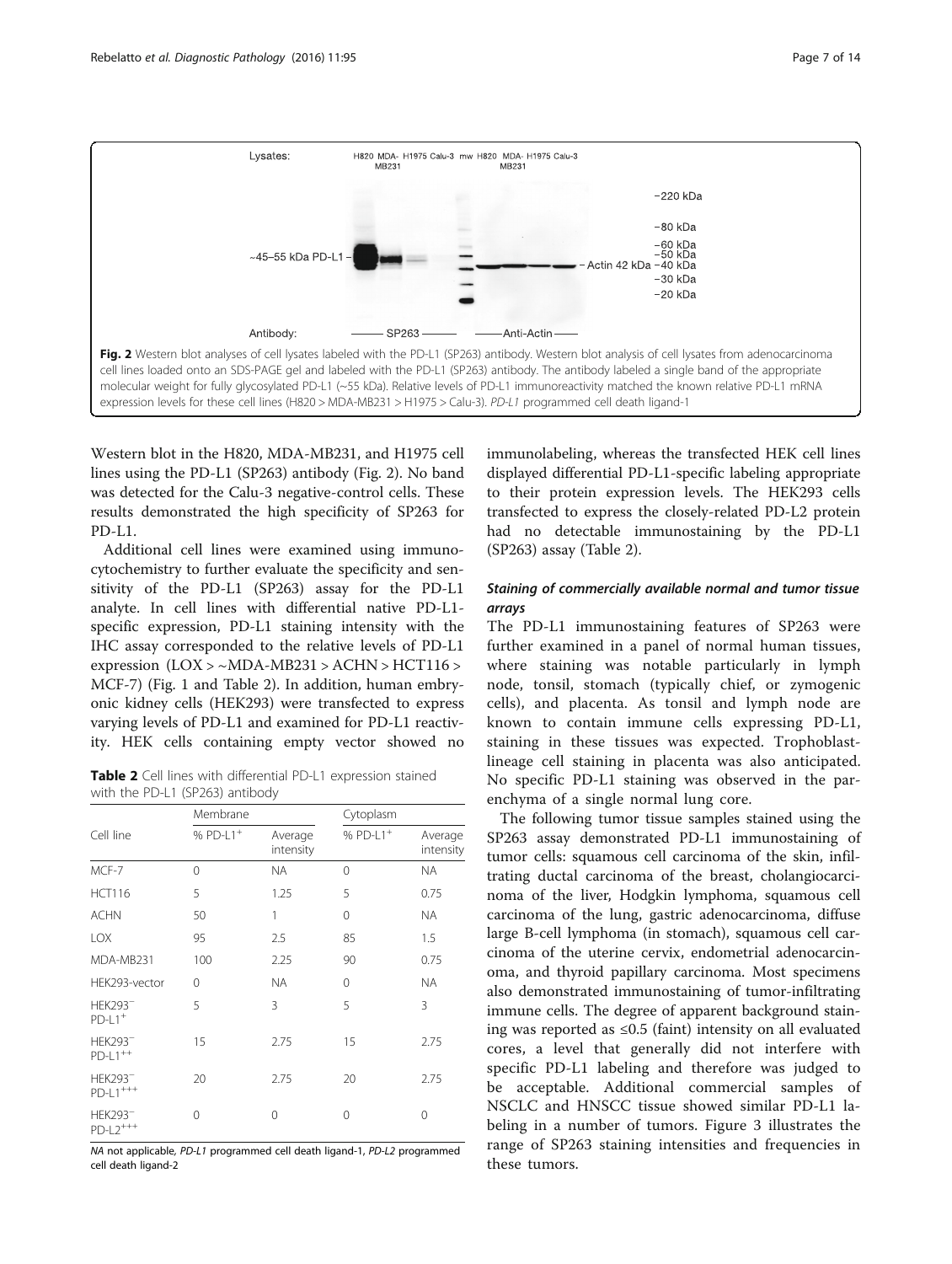<span id="page-7-0"></span>

## PD-L1 scoring algorithm

Clinical response to durvalumab and PD-L1 expression in tumor biopsies correlated best with PD-L1 expression in tumor cells rather than immune cells. In a subset of 155 patients with NSCLC in the Phase 1/2 trial, the optimal cut-off identified statistically (Fig. 4) was 38 %. However, based on other considerations (e.g., prevalence in the population, ease of scoring by pathologists, optimizing for higher negative predictive value), a cut-off of 25 % of tumor cells with membrane staining for PD-L1 at any intensity level above background was selected for the verification studies. Logistic regression showed a significant relationship between tumor membrane staining score and probability of response  $(p$ -value = 0.0003, Fig. [5\)](#page-8-0). Separate analysis of HNSCC samples

from this study independently confirmed the reliability of the ≥25 % staining cut-off and exclusion of cytoplasmic tumor cell staining, immune cell staining, and staining intensity from the analysis of PD-L1 staining expression (data not shown).

## PD-L1 (SP263) assay verification study results Cut-slide stability

The staining performance on NSCLC and HNSCC tissues stored at 2–8 and 30 °C passed the acceptance criteria. This test also demonstrated that staining at the Day 3 and 14, and Months 1–13 timepoints was consistent with results obtained on Day 0 for NSCLC tissues and staining at the Day 3 and 14, and Months 1–10 timepoints was consistent with results obtained on Day 0 for HNSCC tissues.

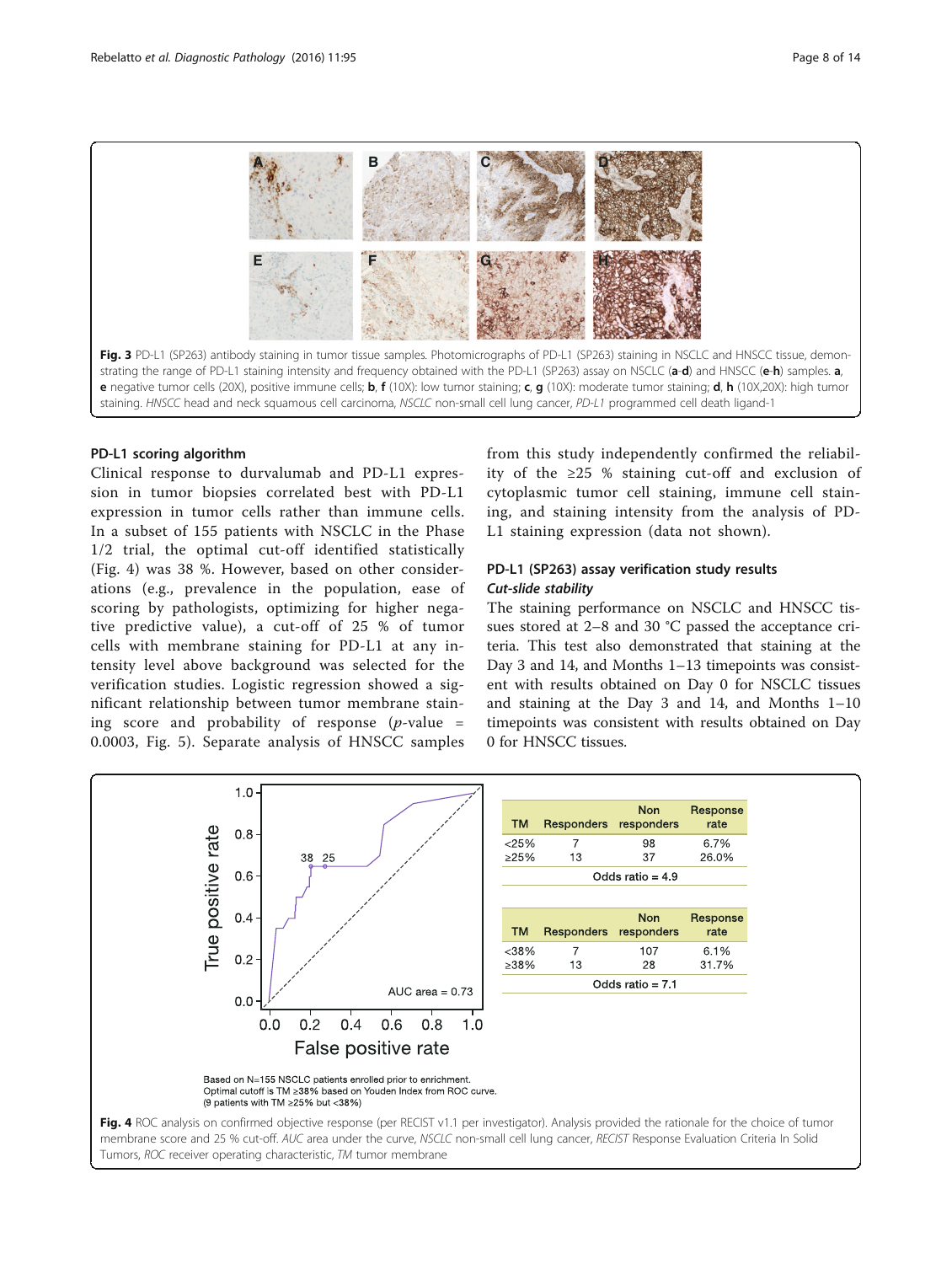<span id="page-8-0"></span>

## Tissue thickness and ischemia

Appropriate antibody staining was achieved across all tissue section thicknesses tested  $(3, 4, 5, 6, \text{ and } 7 \text{ }\mu\text{m})$ (Table 3), which was consistent with PD-L1 high or low/negative outcomes for each case evaluated for both NSCLC and HNSCC. Variations in the types of tissue fixative used (either 10 % NBF, zinc formalin, or Z5) over time periods ranging from 6 to 72 h and cold tissue ischemia for periods ranging from 0 to 24 h also had a negligible effect on staining performance achieved with the PD-L1 (SP263) assay (Table 3). Fixation with 95 % alcohol, AFA and Prefer are not recommended for use with the assay as they caused a loss of staining intensity for PD-L1.

## Intra-day (slide to slide) precision, intra-platform precision, and inter-day (day-to-day) precision

The intra-day reproducibility of the PD-L1 (SP263) assay within a single staining run exceeded the 90 % pass criterion set for this study; overall percentage agreement (OPA) for PD-L1 high vs. low/no expression was 100.0 % with a 95 % confidence interval (CI) of 92.9–100.0. The positive percentage agreement was 100.0 % (95 % CI: 88.6–100.0) and the negative percentage agreement was 100.0 % (95 % CI: 83.9–100.0). The assay also exceeded the 90 % pass criteria set for intra-platform precision (performance across three BenchMark ULTRA instruments) and inter-day precision (performance on the same BenchMark ULTRA instrument over 5 nonconsecutive days for a minimum of 20 days) (Table [4\)](#page-9-0). All the tissues tested in these assay performance studies had acceptable background staining, which did not interfere with interpretation of PD-L1 high vs. low/negative results. Inter-lot variability of either antibody or DAB visualization reagents also had a negligible effect on assay performance (Table [4\)](#page-9-0).

Table 3 Preanalytic factors

| Study outline       | Design                                                                                                                                                           | Results                                                                                                                                               |
|---------------------|------------------------------------------------------------------------------------------------------------------------------------------------------------------|-------------------------------------------------------------------------------------------------------------------------------------------------------|
| Tissue thickness    | NSCLC and HNSCC tissues sectioned at various<br>thicknesses $(3, 4, 5, 6,$ and $7 \mu m$ )                                                                       | Antibody demonstrated appropriate staining across<br>all thicknesses tested and was representative of<br>clinical PD-L1 status for each case          |
| Tissue fixation     | Tonsil cases processed in 10 % NBF,<br>zinc formalin, 95 % alcohol, AFA,<br>Z5 and Prefer with multiple timepoints<br>(1, 6, 12, 24, and 72 h) in each fixative  | Timepoints (6, 12, 24, and 72 h) in 10 % NBF,<br>zinc formalin and Z5 were acceptable; 95 % alcohol,<br>AFA and Prefer were not acceptable            |
| Ischemia            | KARPASS 299 xenograft tissues with<br>multiple cold ischemia times<br>(0, 0.5, 1, 2, 6, and 24 h)                                                                | No significant change in staining intensity from<br>time 0 to hour 24                                                                                 |
| Cut-slide stability | Four tissue samples; cut at 4 um and<br>stored at $2-8$ and 30 °C. Stained at the<br>Day 0 timepoint and at Day 3 and 14<br>and monthly Month 1 to 12 timepoints | Staining results at different storage temperatures<br>and at timepoints Day 3 and 14, and Months 1 to<br>12 consistent with results achieved on Day 0 |

AFA acidified formal alcohol, HNSCC head and neck squamous cell carcinoma, NBF neutral buffered formalin, NSCLC non-small cell lung cancer, PD-L1 programmed cell death ligand-1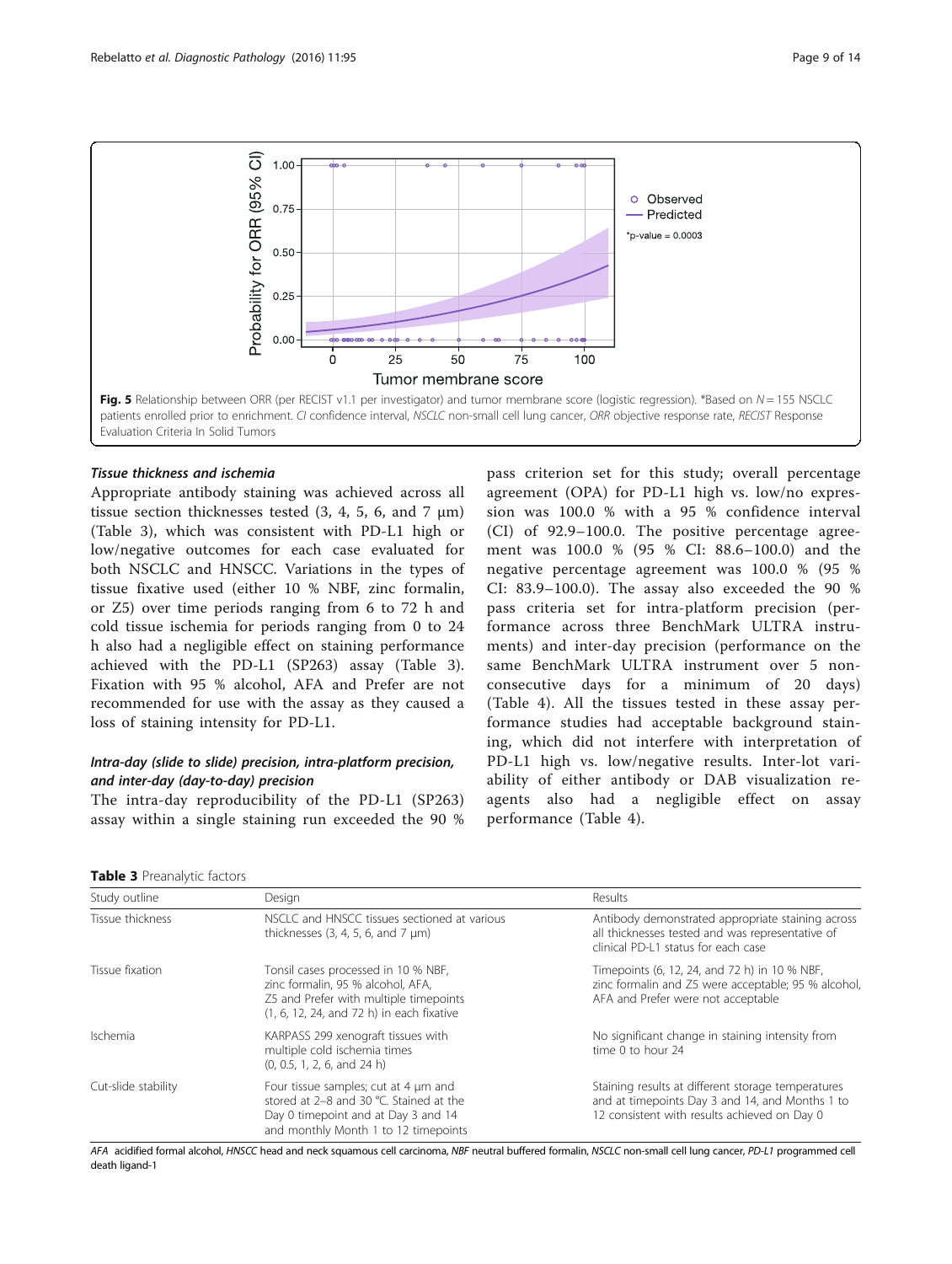<span id="page-9-0"></span>Table 4 PD-L1 (SP263) assay performance test results

| Study outline                                                                                                                  | Design                                                                                      | NSCLC results, %<br>$(95%$ CI)                                             |
|--------------------------------------------------------------------------------------------------------------------------------|---------------------------------------------------------------------------------------------|----------------------------------------------------------------------------|
| Intra-day: performance<br>within a single run on<br>a BenchMark ULTRA<br>instrument                                            | 10 cases<br>5 PD-L1 high<br>5 PD-L1 low/negative<br>$n = 100$                               | PPA 100.0 (88.6-100.0)<br>NPA 100.0 (83.9-100.0)<br>OPA 100.0 (92.9-100.0) |
| Inter-day: performance<br>on the same BenchMark<br>ULTRA instrument over<br>5 non-consecutive days<br>for a minimum of 20 days | 10 cases<br>5 PD-L1 high<br>5 PD-L1 low/negative<br>$n = 50$                                | PPA 100.0 (92.9-100.0)<br>NPA 96.0 (86.5-98.9)<br>OPA 98.0 (93.0-99.4)     |
| Intermediate precision:<br>Inter-antibody lot<br>$(n = 3$ lots)                                                                | 18 cases<br>9 PD-L1 high<br>9 PD-L1 low/negative<br>PPA & NPA $n = 243$<br>$OPA n = 486$    | PPA 99.2 (97.0-99.8)<br>NPA 97.5 (94.7-98.9)<br>OPA 98.4 (96.8-99.2)       |
| Intermediate precision:<br>Inter-detection kit lot<br>$(n=3$ lots)                                                             | 18 cases<br>9 PD-L1 high<br>9 PD-L1 low/negative<br>PPA & NPA $n = 243$<br>$OPA n = 486$    | PPA 99.2 (97.0-99.8)<br>NPA 97.9 (95.3-99.1)<br>OPA 98.6 (97.1-99.3)       |
| Intermediate precision:<br>Intra-platform<br>$(n=3$ instruments)                                                               | 18 cases<br>9 PD-L1 high<br>9 PD-L1 low/negative<br>PPA & NPA<br>$n = 243$<br>$OPA n = 486$ | PPA 99.2 (97.0-99.8)<br>NPA 97.5 (94.7-98.9)<br>OPA 98.4 (96.8-99.2)       |

CI confidence interval, NPA negative percentage agreement, NSCLC non-small cell lung cancer, OPA overall percentage agreement, PD-L1 programmed cell death ligand-1, PPA positive percentage agreement

## Intermediate precision (inter-antibody lot, inter-detection kit lot, and intra-platform)

The intermediate precision design verification study was conducted to assess PD-L1 (SP263) assay staining precision on NSCLC tissues representing the clinical status range. The antibody exceeded the 90 % pass criteria set across the three antibody lots, three detection kit lots and three BenchMark ULTRA platforms (Table 4). All the tissues tested in these assay performance studies had acceptable background staining, which did not interfere with interpretation of PD-L1 high vs. low/negative results.

## Intra-reader and inter-reader precision (agreement)

For NSCLC, the OPA between the three readers was 96.7 %. The average positive agreement (APA) and average negative agreement (ANA) between the three readers was 96.6 and 96.8 %, respectively (Table 5). The intra-reader (within reader) OPA was 96.3 %, the APA was 96.2 % and the ANA was 96.4 %. For HNSCC, the OPA between the three readers was 90.8 %. The APA and ANA between the three readers was 90.9 and 90.8 %, respectively. The intra-reader OPA was 94.3 %, the APA was 94.4 %, and the ANA was 94.3 %. These results met the requirement criteria for the assay.

## Inter-laboratory reproducibility

For NSCLC, the average positive and average negative inter-laboratory reproducibility was 93.3 % and 79.5 %, respectively. The OPA was 86.4 %. For HNSCC, the average positive and average negative inter-laboratory reproducibility was 89.4 and 99.5 %, respectively. The OPA was 94.5 % (Table [6\)](#page-10-0). These results met the requirement criteria for the assay.

## **Discussion**

IHC assays used to detect the presence of PD-L1 protein in tumor tissues are designed and needed to aid clinical treatment decisions by identifying cancer patients most likely to respond to antibody therapies that target the PD-1/PD-L1 pathway. This must be considered in the context that PD-L1 expression is complicated in a number of ways, as previously noted. Chief among these are that PD-L1 protein may localize to the cytoplasm or cell membrane, [[19, 27\]](#page-12-0) expression levels vary greatly among individual cells, [[28](#page-12-0), [29\]](#page-12-0) and PD-L1 is expressed in tumor cells of a number of important cancer types as well as immune cells in even more cancers. In particular, PD-L1 expression is characteristic of a number of NSCLC [\[20](#page-12-0), [38](#page-13-0), [39](#page-13-0)] and HNSCC patients [[18](#page-12-0), [35](#page-13-0), [40\]](#page-13-0). In this light, the VENTANA PD-L1 (SP263) Assay was developed to address many of these complexities and was validated to reliably detect PD-L1 protein in FFPE NSCLC and HNSCC tissue samples using a rabbit monoclonal antibody optimized for use with the Opti-View DAB IHC Detection Kit.

The PD-L1 (SP263) assay showed the required level of analytical specificity and sensitivity for detecting

Table 5 Inter- and intra-reader performance results

| Study outline                         | Design                | Inter-reader, %        | Intra-reader, %        |  |
|---------------------------------------|-----------------------|------------------------|------------------------|--|
|                                       |                       | $(95%$ CI)             | $(95%$ CI)             |  |
| NSCLC cases: inter- and intra-reader  | 81 cases              | APA 96.6 % (93.8-98.8) | APA 96.2 % (92.7-98.8) |  |
| agreement on a cohort previously      | 40 PD-L1 high         | ANA 96.8 % (93.9-98.9) | ANA 96.4 % (93.0-98.8) |  |
| screened for PD-L1 status             | 41 PD-L1 low/negative | OPA 96.7 % (94.2-98.9) | OPA 96.3 % (93.3-98.8) |  |
| HNSCC cases: inter- and intra- reader | 100 cases             | APA 90.9 % (86.0-94.9) | APA 94.4 % (91.1-97.1) |  |
| agreement on a cohort previously      | 50 PD-L1 high         | ANA 90.8 % (86.0-94.8) | ANA 94.3 % (91.0-97.1) |  |
| screened for PD-L1 status             | 50 PD-L1 low/negative | OPA 90.8 % (86.7-94.7) | OPA 94.3 % (91.3-97.0) |  |

ANA average negative agreement, APA average positive agreement, CI confidence interval, HNSCC head and neck squamous cell carcinoma, NSCLC non-small cell lung cancer, OPA overall percentage agreement, PD-L1 programmed cell death ligand-1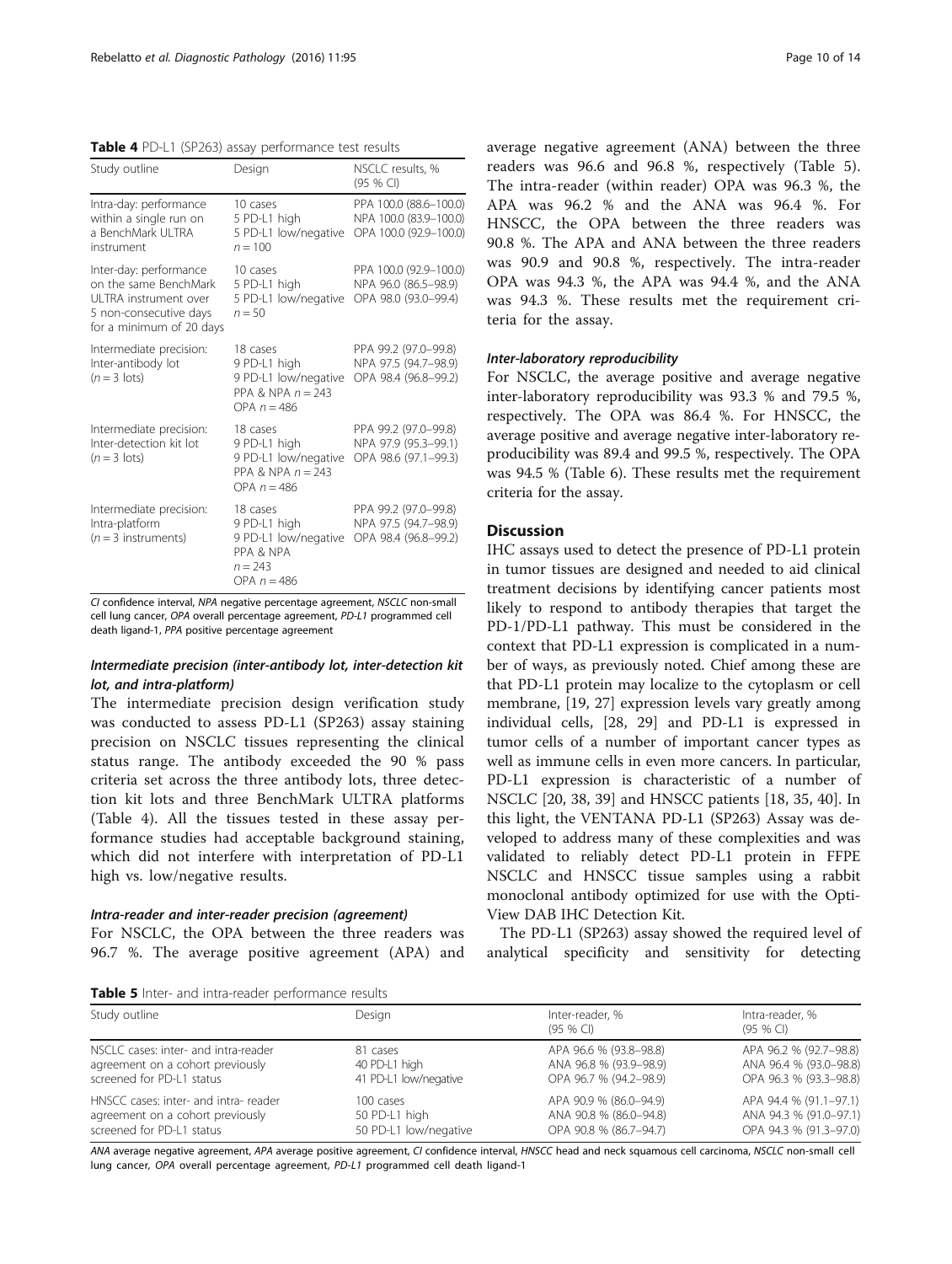<span id="page-10-0"></span>Table 6 Inter-laboratory performance results

| Study outline                                                                                                                        | Design                                           | Results, %<br>$(95%$ CI)                                             |
|--------------------------------------------------------------------------------------------------------------------------------------|--------------------------------------------------|----------------------------------------------------------------------|
| Inter-laboratory<br>reproducibility<br>(NSCLC)<br>$(n=3$ labs.<br>2 pathologists<br>per lab)<br>Fach case tested<br>5 separate times | 14 cases<br>7 PD-L1 high<br>7 PD-L1 low/negative | PPA 93.3 (89.0-95.9)<br>NPA 79.5 (73.6-84.4)<br>OPA 86.4 (82.7-89.3) |
| Inter-laboratory<br>reproducibility (HNSCC)<br>$(n=3$ labs.<br>2 pathologists per lab)<br>Fach case tested<br>5 separate times       | 14 cases<br>7 PD-L1 high<br>7 PD-L1 low/negative | PPA 89.4 (84.4-92.9)<br>NPA 99.5 (97.3-99.9)<br>OPA 94.5 (91.8-96.3) |

HNSCC head and neck squamous cell carcinoma, NPA negative percentage agreement, NSCLC non-small cell lung cancer, OPA overall percentage agreement, PPA positive percentage agreement

engineered and endogenous PD-L1 protein in cell lines across a wide dynamic range of expression. Additionally, it was shown to detect PD-L1 expression levels as low as  $\sim$ 1,600 receptors per cell. The rabbit monoclonal antibody used in the assay was raised against the cytoplasmic region of human PD-L1 and produced a single clear band of the appropriate molecular weight in Western blot analysis. Target specificity was also demonstrated by transfecting PD-L1 into cell lines with no endogenous PD-L1 expression, producing clear staining with the PD-L1 (SP263) assay, and no staining in cells transfected with PD-L2. Antibodies raised against the cytoplasmic domain of PD-L1 have been reported to offer better visualization of membrane PD-L1 compared with those raised against the extracellular domain [\[22\]](#page-12-0).

The assay detected PD-L1 immunoreactivity with the anticipated staining patterns in a panel of normal tissue samples with known PD-L1 expression (e.g., placental trophoblasts and immune cells) and in tumor cells from NSCLC and HNSCC tissue samples with a range of PD-L1 staining intensities and frequencies representing the heterogeneity of tissue expression. No unexpected crossreactivity was observed with the antibody.

Numerous analytical variables have the potential to affect the reliability of assay results and the impact of these variables was extensively evaluated during assay development. In terms of preanalytical variables, the antibody demonstrated appropriate staining across all tissue section thicknesses tested and also accurately represented the PD-L1 high or PD-L1 low/negative staining status in each case. Changes in the recommended tissue fixative used (10 % NBF, zinc formalin, or Z5 [95 % alcohol, AFA, and Prefer not recommended]) over time periods ranging from 6 to 72 h and cold tissue ischemia for periods ranging from 0 to 24 h had a negligible effect on staining performance, as did cut-slide storage conditions of 2 − 8 and 30 °C for varying time periods of up to 12 months.

For assay performance over repeated measurements, the assay exceeded the 90 % pass criterion for intra-day reproducibility within a single staining run, inter-day precision (performance on the same BenchMark ULTRA instrument over 5 non-consecutive days for a minimum of 20 days) and intra-platform precision (performance across three BenchMark ULTRA instruments). The assay also exceeded the 90 % pass criteria for determination of intermediate precision across three antibody lots, three detection kit lots, and three BenchMark ULTRA platforms. Assay performance test scores (negative percentage agreement, positive percentage agreement, and OPA) were in the same range as those reported for the FDA-approved Dako PD-L1 IHC 28-8 pharmDx and PD-L1 IHC 22C3 pharmDx assays [\[14](#page-12-0), [15\]](#page-12-0). Inter- and intra-reader performance scores (APA, ANA, and OPA) were all >90 % and comparable with observer-toobserver reproducibility values reported for the validated Dako PD-L1 IHC 28-8 pharmDx [\[52\]](#page-13-0) and PD-L1 IHC 22C3 pharmDx assays [\[15](#page-12-0)].

A scoring algorithm for PD-L1 staining with the PD-L1 (SP263) assay was defined on the basis of an analysis of PD-L1 staining parameters observed from NSCLC and HNSCC samples from the NCT01693562 clinical trial of durvalumab, together with clinical response data. Statistical analysis of PD-L1 staining parameters in this study indicated that the parameter that correlated best with clinical response to durvalumab was PD-L1 expression in the membrane of tumor cells, regardless of staining intensity. Other PD-L1 parameters, however, remain under investigation. Samples were considered to have high expression when ≥25 % of viable tumor cells demonstrated membrane staining for PD-L1 at any intensity [[1\]](#page-12-0). The scoring algorithm thus separates patients into two groups: PD-L1 high (≥25 % of tumor cells with membrane staining for PD-L1), and PD-L1 low/negative (<25 % of tumor cells with membrane staining). Separate analysis of samples from NSCLC and HNSCC cohorts independently confirmed the reliability of the ≥25 % staining cut-off and exclusion of cytoplasmic tumor cell staining, immune cell staining, and staining intensity from the analysis of PD-L1 staining status. Using this defined scoring algorithm, the classifications of patient tumor samples as PD-L1 high or PD-L1 low/negative were highly reproducible among pathologists, with an OPA of 96.7 % for NSCLC among three pathologists.

Although several different assays to determine PD-L1 positivity in tumor tissue have been developed, few have been performance tested using comparable assay conditions. There may be differences in assay performance owing to the diversity of antibody clones with different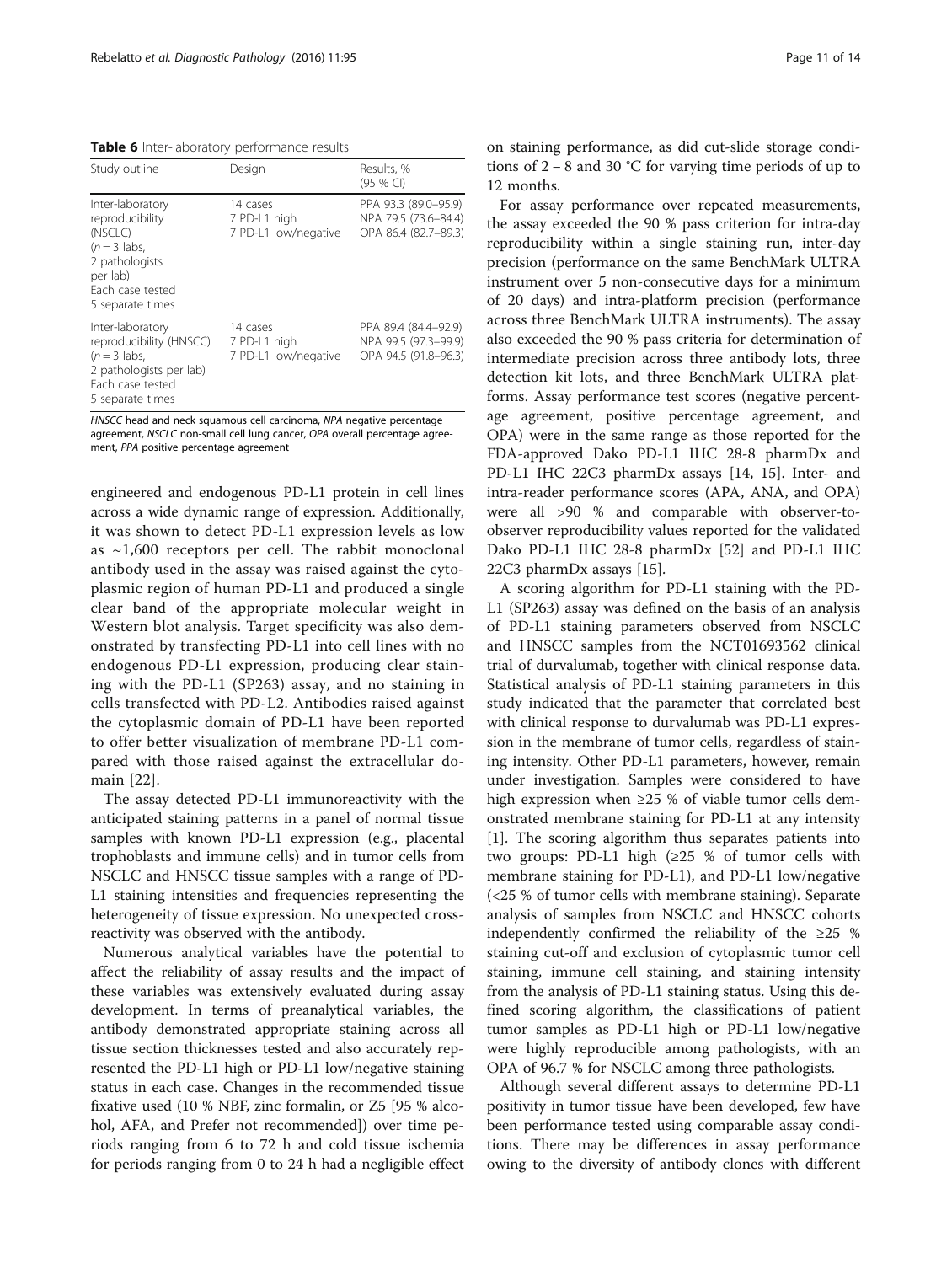affinities, raised against different areas (epitopes) on the PD-L1 molecule (e.g., clones E1L3N, SP142, and SP263 are raised to epitopes within the intracellular domain, and clones 22C3 and 28-8 to epitopes within the extracellular domain). Furthermore, a number of associated IHC protocols have been developed, relying on differing antigen retrieval conditions and staining platforms in particular. These differences are likely to generate different staining patterns [\[22](#page-12-0), [28,](#page-12-0) [55\]](#page-13-0). Tissue fixation, handling, processing, and timing of sample collection in relation to current disease and treatment stage may also influence assay outcomes. For these and other reasons, the reliability of some data reported on PD-L1 expression has been difficult to assess, and highlights the need for standardized use of well-validated PD-L1 assays for the detection and scoring of PD-L1 in patient tumor samples. A recent comparative study featuring the VEN-TANA PD-L1 (SP263) Assay, showed a high analytical correlation between the three different commercially available PD-L1 assays (Dako 28.8, Dako 22C3 and VENTANA SP263) [[51](#page-13-0)].

The heterogeneity of PD-L1 expression also poses a challenge for pathologists [[28](#page-12-0), [29](#page-12-0)]. Unlike other biomarkers in NSCLC, PD-L1 protein expression does not give a binary signal, instead, it presents as a continuum of expression including absent, low, medium, and high levels, and also varies between tumor cells [\[55\]](#page-13-0); some tumors classified as PD-L1 low/negative at the biopsy site may be PD-L1 high at a different location. The creation of a binary positive or negative result for PD-L1 status is achieved using a staining cut-off. This can mean that the probability of response to anti-PD-1/PD-L1 treatment differs very little in patients with PD-L1 low/negative tumors just below the cut-off, and patients with PD-L1 high tumors just above the cut-off. The lower the staining cut-off, the greater the risk of misclassifying patients in terms of probability of response [\[55\]](#page-13-0). These and other concerns are currently being evaluated in ongoing clinical trials with durvalumab monotherapy and combination therapies.

This analysis demonstrated the reliability of the PD-L1 (SP263) assay to determine the PD-L1 expression of NSCLC and HNSCC tumor samples obtained in a clinical setting based on a  $\geq$  25 % cut-off value for positively stained tumor cells. Preliminary data from retrospective analyses of tumor samples obtained from a clinical trial of the anti-PD-L1 agent durvalumab, demonstrated that PD-L1 high expression, identified by the PD-L1 (SP263) assay and scoring algorithm, was a useful predictor of treatment response [[1](#page-12-0)].

## Conclusions

The VENTANA PD-L1 (SP263) Assay met all of the predefined acceptance criteria (according to its proposed

intended use as a clinical diagnostic test), showing analytical specificity, sensitivity, robustness and precision, and obtaining the required performance scores for dayto-day, site-to site and observer-to-observer repeatability and reproducibility, confirming its reliability for staining of FFPE NSCLC and HNSCC samples across different testing environments.

The PD-L1 (SP263) assay is currently in use in ongoing clinical trials of durvalumab, as monotherapy and in combination with tremelimumab, as part of a comprehensive clinical development program in NSCLC and HNSCC. These studies support the use of the PD-L1 (SP263) assay for testing on clinical samples and form the basis for confirming clinical utility.

#### Abbreviations

AFA: Acidified formal alcohol; ANA: Average negative agreement; APA: Average positive agreement; AUC: Area under the curve; CI: Confidence interval; DAB: 3,3'-diaminobenzidine tetrahydrochloride; FACS: Flow cytometry analysis; FDA: Food and Drug Administration; FFPE: Formalin-fixed, paraffin-embedded; HNSCC: Head and neck squamous cell carcinoma; HQ: Hydroxyquinoxaline; HRP: Horse radish peroxidase; IHC: Immunohistochemistry; NA: Not applicable; NBF: Neutral-buffered formalin; NPA: Negative percentage agreement; NSCLC: non-small cell lung cancer; OPA: Overall percentage agreement; ORR: Objective response rate; PD-1: Programmed cell death-1; PD-L1: Programmed cell death ligand-1; PD-L2: Programmed cell death ligand-2; PPA: Positive percentage agreement; RECIST: Response Evaluation Criteria In Solid Tumors; ROC: Receiver operating characteristic; TM: Tumor membrane

#### Acknowledgements

Medical writing and editorial assistance were provided by Isobel Lever, PhD, of CircleScience (Ashfield Healthcare, Macclesfield, UK) (funded by MedImmune). Flow cytometry analyses of cell lines were done by Stacy Fuhrmann (MedImmune LLC). The MedImmune pathology group, especially Charles Brown II (MedImmune LLC) and Anmarie Boutrin (MedImmune LLC), had great involvement in development of PD-L1 assays and handling of clinical samples for this study. Kellie Hazell (Ventana Medical Systems Inc. [Roche]) was the Clinical Sciences Project Manager for Ventana's CAP/CLIA laboratory where all the clinical trial samples were tested. Alma Nielsen, Greg Martin, and Xiaoling Xia (all of Ventana Medical Systems Inc. [Roche]), were instrumental in the assay design and optimization. Laura Richman (MedImmune LLC) was instrumental in decisions to select the SP263 clone for the assay.

#### Availability of data and materials

Presented in the main paper.

#### Funding

This study was sponsored by MedImmune. The sponsor contributed to the design and implementation of the study, collection, analysis and interpretation of data, and writing of the report. The authors had final responsibility for the decision to submit for publication.

#### Authors' contributions

All authors were involved in study design, data interpretation and critical revision of the manuscript. Data acquisition, including experimental planning and results analysis was carried out by MCR, AM, AMis, CS, NS, KES, PBR, JABH, XL, XJ and JW. All authors reviewed and approved the final manuscript draft.

#### Authors' information

MCR, KES, XL and XJ are employees of MedImmune LLC. PBR and JABH are employees of Pfizer and former employees of MedImmune LLC. AM is a former employee of AstraZeneca. JW is an employee of AstraZeneca. AMis, CS, and NS are employees of Ventana Medical Systems Inc. (Roche).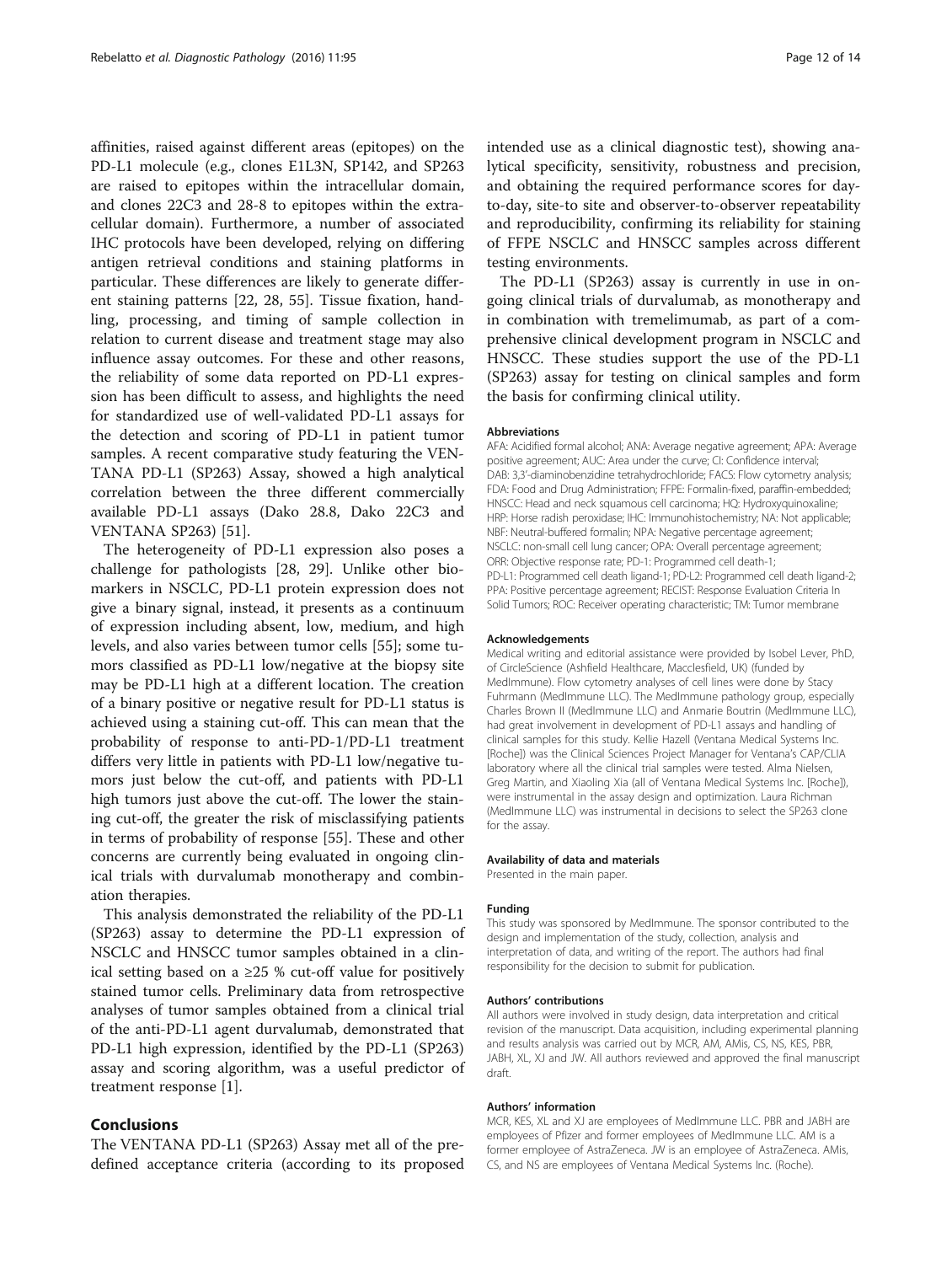#### <span id="page-12-0"></span>Competing interests

MCR, XL, and XJ are employees of MedImmune LLC and hold stocks or shares in AstraZeneca. AM is a former employee of AstraZeneca. JW is an employee of AstraZeneca and holds stocks or shares in AstraZeneca. AMis is an employee of Ventana Medical Systems Inc. (Roche) and owns stocks or shares; has received fees for travel, accommodations or expenses. AMis's institute has received fees for research funding from MedImmune LLC. CS is an employee of Ventana Medical Systems Inc (Roche) and holds stocks or shares in HTG Molecular Diagnostics. NS is an employee of Ventana Medical Systems Inc (Roche). KES is an employee of MedImmune LLC. KES and his spouse hold stocks or shares in AstraZeneca. KES holds patents, royalties and other intellectual properties from MedImmune LLC. PBR is an employee of Pfizer and former employee of MedImmune LLC and owns stocks or shares in Pfizer and AstraZeneca. JABH is an employee of Pfizer and a former employee of MedImmune LLC.

#### Consent for publication

Not applicable; no individual person's data presented.

#### Ethics approval and consent to participate

For the Phase 1/2 durvalumab trial (NCT01693562), the study protocol was reviewed and approved by the Institutional Review Board of the participating centers and informed consent was obtained from all patients. All animal work was conducted in a United States Department of Agriculture certified facility and approved by its Institutional Animal Care and Use Committee.

#### Author details

<sup>1</sup>MedImmune, One MedImmune Way, Gaithersburg, MD 20878, USA. <sup>2</sup> AstraZeneca, Alderley Park, Macclesfield, UK. <sup>3</sup> Ventana Medical Systems Inc., Tucson, AZ, USA. <sup>4</sup>AstraZeneca, Cambridge, UK.

#### Received: 12 May 2016 Accepted: 17 September 2016 Published online: 08 October 2016

#### References

- Rebelatto M, Mistry A, Sabalos C, Walker J, Midha A, Steele K, et al. Development of a PD-L1 Companion Diagnostic Assay for Treatment With MEDI4736 in NSCLC and SCCHN Patients. Chicago: Poster presented at the 51st American Society of Clinical Oncology Annual Meeting; 2015. Abstract 8033.
- 2. Rebelatto MC, Mistry A, Sabalos C, Schechter N, Walker J, Midha A, et al. An immunohistochemical PD-L1 companion diagnostic assay for treatment with durvalumab (MEDI4736) in NSCLC patients. Cancer Immunol Res. 2016; 4(1 Suppl):B005. abstr.
- 3. Vermorken JB, Herbst RS, Leon X, Amellal N, Baselga J. Overview of the efficacy of cetuximab in recurrent and/or metastatic squamous cell carcinoma of the head and neck in patients who previously failed platinumbased therapies. Cancer. 2008;112(12):2710–9. doi[:10.1002/cncr.23442](http://dx.doi.org/10.1002/cncr.23442).
- 4. Shin DM, Khuri FR. Advances in the management of recurrent or metastatic squamous cell carcinoma of the head and neck. Head Neck. 2013;35(3):443– 53. doi[:10.1002/hed.21910.](http://dx.doi.org/10.1002/hed.21910)
- 5. D'Addario G, Früh M, Reck M, Baumann P, Klepetko W, Felip E. Metastatic non-small-cell lung cancer: ESMO clinical practice guidelines for diagnosis, treatment and follow-up. Ann Oncol. 2010;21(5\_Suppl):v116–9. doi[: 10.1093/](http://dx.doi.org/10.1093/annonc/mdq189) annonc/mdg189.
- 6. Pardoll DM. The blockade of immune checkpoints in cancer immunotherapy. Nat Rev Cancer. 2012;12(4):252–64. doi[: 10.1038/nrc3239](http://dx.doi.org/10.1038/nrc3239).
- 7. Postow MA, Callahan MK, Wolchok JD. Immune checkpoint blockade in cancer therapy. J Clin Oncol. 2015;33(17):1974–82. doi[:10.1200/JCO.2014.59.](http://dx.doi.org/10.1200/JCO.2014.59.4358) [4358](http://dx.doi.org/10.1200/JCO.2014.59.4358).
- 8. Tarhini AA. Tremelimumab: a review of development to date in solid tumors. Immunotherapy. 2013;5(3):215–29. doi[: 10.2217/imt.13.9](http://dx.doi.org/10.2217/imt.13.9).
- 9. Zou W, Chen L. Inhibitory B7-family molecules in the tumour microenvironment. Nat Rev Immunol. 2008;8(6):467–77. doi[: 10.1038/](http://dx.doi.org/10.1038/nri2326) [nri2326.](http://dx.doi.org/10.1038/nri2326)
- 10. Food and Drug Administration (FDA). News Release. FDA approves Opdivo to treat advanced form of kidney cancer. 23 November 2015. Last updated 25 November 2015. Last accessed 17 March 2016. [http://www.fda.gov/](http://www.fda.gov/NewsEvents/Newsroom/PressAnnouncements/ucm473971.htm) [NewsEvents/Newsroom/PressAnnouncements/ucm473971.htm.](http://www.fda.gov/NewsEvents/Newsroom/PressAnnouncements/ucm473971.htm)
- [europa.eu/ema/index.jsp?curl=pages/medicines/human/medicines/003985/](http://www.ema.europa.eu/ema/index.jsp?curl=pages/medicines/human/medicines/003985/human_med_001876.jsp&mid=WC0b01ac058001d124) [human\\_med\\_001876.jsp&mid=WC0b01ac058001d124.](http://www.ema.europa.eu/ema/index.jsp?curl=pages/medicines/human/medicines/003985/human_med_001876.jsp&mid=WC0b01ac058001d124) 12. Merck Sharp & Dohme. Highlights of prescribing information: Keytruda.
- Updated December 2015. Last accessed 11 August 2016. [http://www.](http://www.accessdata.fda.gov/drugsatfda_docs/label/2015/125514s004s006lbl.pdf) [accessdata.fda.gov/drugsatfda\\_docs/label/2015/125514s004s006lbl.pdf](http://www.accessdata.fda.gov/drugsatfda_docs/label/2015/125514s004s006lbl.pdf).
- 13. European Medicines Agency (EMA). What is Keytruda and what is it used for. Updated 30 July 2015. Last accessed 16 March 2016. [http://www.ema.](http://www.ema.europa.eu/ema/index.jsp?curl=pages/medicines/human/medicines/003820/human_med_001886.jsp&mid=WC0b01ac058001d124) [europa.eu/ema/index.jsp?curl=pages/medicines/human/medicines/003820/](http://www.ema.europa.eu/ema/index.jsp?curl=pages/medicines/human/medicines/003820/human_med_001886.jsp&mid=WC0b01ac058001d124) [human\\_med\\_001886.jsp&mid=WC0b01ac058001d124.](http://www.ema.europa.eu/ema/index.jsp?curl=pages/medicines/human/medicines/003820/human_med_001886.jsp&mid=WC0b01ac058001d124)
- 14. Food and Drug Administration (FDA). Summary of safety and effectiveness data (SSED). PD-L1 IHC 28–8 pharmDx. 9 October 2015. Last accessed 11 January 2016. [http://www.accessdata.fda.gov/cdrh\\_docs/pdf15/p150025b.pdf](http://www.accessdata.fda.gov/cdrh_docs/pdf15/p150025b.pdf).
- 15. Food and Drug Administration (FDA). Summary of safety and effectiveness data (SSED). PD-L1 IHC 22C3 pharmDx. 2 October 2015. Last accessed 11 January 2016. [http://www.accessdata.fda.gov/cdrh\\_docs/pdf15/p150013b.pdf](http://www.accessdata.fda.gov/cdrh_docs/pdf15/p150013b.pdf).
- 16. Keir ME, Butte MJ, Freeman GJ, Sharpe AH. PD-1 and its ligands in tolerance and immunity. Annu Rev Immunol. 2008;26:677–704. doi: [10.1146/annurev.](http://dx.doi.org/10.1146/annurev.immunol.26.021607.090331) [immunol.26.021607.090331.](http://dx.doi.org/10.1146/annurev.immunol.26.021607.090331)
- 17. Brown JA, Dorfman DM, Ma FR, Sullivan EL, Munoz O, Wood CR, et al. Blockade of programmed death-1 ligands on dendritic cells enhances T cell activation and cytokine production. J Immunol. 2003;170(3):1257–66. doi[: 10.](http://dx.doi.org/10.4049/jimmunol.170.3.1257) [4049/jimmunol.170.3.1257.](http://dx.doi.org/10.4049/jimmunol.170.3.1257)
- 18. Lyford-Pike S, Peng S, Young GD, Taube JM, Westra WH, Akpeng B, et al. Evidence for a role of the PD-1:PD-L1 pathway in immune resistance of HPV-associated head and neck squamous cell carcinoma. Cancer Res. 2013; 73(6):1733–41. doi: [10.1158/0008-5472.CAN-12-2384.](http://dx.doi.org/10.1158/0008-5472.CAN-12-2384)
- 19. Bellmunt J, Mullane SA, Werner L, Fay AP, Callea M, Leow JJ, et al. Association of PD-L1 expression on tumor-infiltrating mononuclear cells and overall survival in patients with urothelial carcinoma. Ann Oncol. 2015;26(4): 812–7. doi: [10.1093/annonc/mdv009.](http://dx.doi.org/10.1093/annonc/mdv009)
- 20. Cooper WA, Tran T, Vilain RE, Madore J, Selinger CI, Kohonen-Corish M, et al. PD-L1 expression is a favorable prognostic factor in early stage non-small cell carcinoma. Lung Cancer. 2015;89(2):181–8. doi[:10.1016/j.lungcan.2015.05.007.](http://dx.doi.org/10.1016/j.lungcan.2015.05.007)
- 21. Kim HS, Lee JY, Lim SH, Park K, Sun JM, Ko YH, et al. Association between PD-L1 and HPV status and the prognostic value of PD-L1 in oropharyngeal squamous cell carcinoma. Cancer Res Treat. 2016;48(2):527–36. doi:[10.4143/](http://dx.doi.org/10.4143/crt.2015.249) [crt.2015.249](http://dx.doi.org/10.4143/crt.2015.249).
- 22. Mahoney KM, Sun H, Liao X, Hua P, Callea M, Greenfield EA, et al. PD-L1 antibodies to its cytoplasmic domain most clearly delineate cell membranes in immunohistochemical staining of tumor cells. Cancer Immunol Res. 2015; 3(12):1308–15. doi:[10.1158/2326-6066.CIR-15-0116.](http://dx.doi.org/10.1158/2326-6066.CIR-15-0116)
- 23. Jørgensen JT. Companion diagnostic assays for PD-1/PD-L1 checkpoint inhibitors in NSCLC. Expert Rev Mol Diagn. 2016;16(2):131–3. doi[: 10.1586/](http://dx.doi.org/10.1586/14737159.2016.1117389) [14737159.2016.1117389.](http://dx.doi.org/10.1586/14737159.2016.1117389)
- 24. Kerr KM, Tsao MS, Nicholson AG, Yatabe Y, Wistuba II, Hirsch FR, et al. Programmed death-ligand 1 immunohistochemistry in lung cancer: in what state is this art? J Thorac Oncol. 2015;10(7):985–9. doi:[10.1097/JTO.](http://dx.doi.org/10.1097/JTO.0000000000000526) [0000000000000526](http://dx.doi.org/10.1097/JTO.0000000000000526).
- 25. He XH, Xu LH, Liu Y. Identification of a novel splice variant of human PD-L1 mRNA encoding an isoform-lacking Igv-like domain. Acta Pharmacol Sin. 2005;26(4):462–8. doi: [10.1111/j.1745-7254.2005.00086.](http://dx.doi.org/10.1111/j.1745-7254.2005.00086)
- 26. Nielsen C, Ohm-Laursen L, Barington T, Husby S, Lillevang ST. Alternative splice variants of the human PD-1 gene. Cell Immunol. 2005;235(2):109–16. doi[: 10.1016/j.cellimm.2005.07.007.](http://dx.doi.org/10.1016/j.cellimm.2005.07.007)
- 27. Yu GT, Bu LL, Huang CF, Zhang WF, Chen WJ, Gutkind JS, et al. PD-1 blockade attenuates immunosuppressive myeloid cells due to inhibition of CD47/SIRPα axis in HPV negative head and neck squamous cell carcinoma. Oncotarget. 2015;6(39):42067–80. doi[: 10.18632/oncotarget.5955](http://dx.doi.org/10.18632/oncotarget.5955).
- 28. Ilie M, Hofman V, Dietel M, Soria JC, Hofman P. Assessment of the PD-L1 status by immunohistochemistry: challenges and perspectives for therapeutic strategies in lung cancer patients. Virchows Arch. 2016;468(5): 511–25. doi: [10.1007/s00428-016-1910-4](http://dx.doi.org/10.1007/s00428-016-1910-4).
- 29. Herbst RS, Baas P, Kim DW, Felip E, Perez-Gracia JL, Han JY, et al. Pembrolizumab versus docetaxel for previously treated, PD-L1-positive, advanced non-small-cell lung cancer (KEYNOTE-010): a randomised controlled trial. Lancet. 2016;387(10027):1540–50. doi[: 10.1016/S0140-](http://dx.doi.org/10.1016/S0140-6736(15)01281-7) [6736\(15\)01281-7](http://dx.doi.org/10.1016/S0140-6736(15)01281-7).
- 30. Stewart R, Morrow M, Hammond SA, Mulgrew K, Marcus D, Poon E, et al. Identification and characterization of MEDI4736, an antagonistic anti-PD-L1